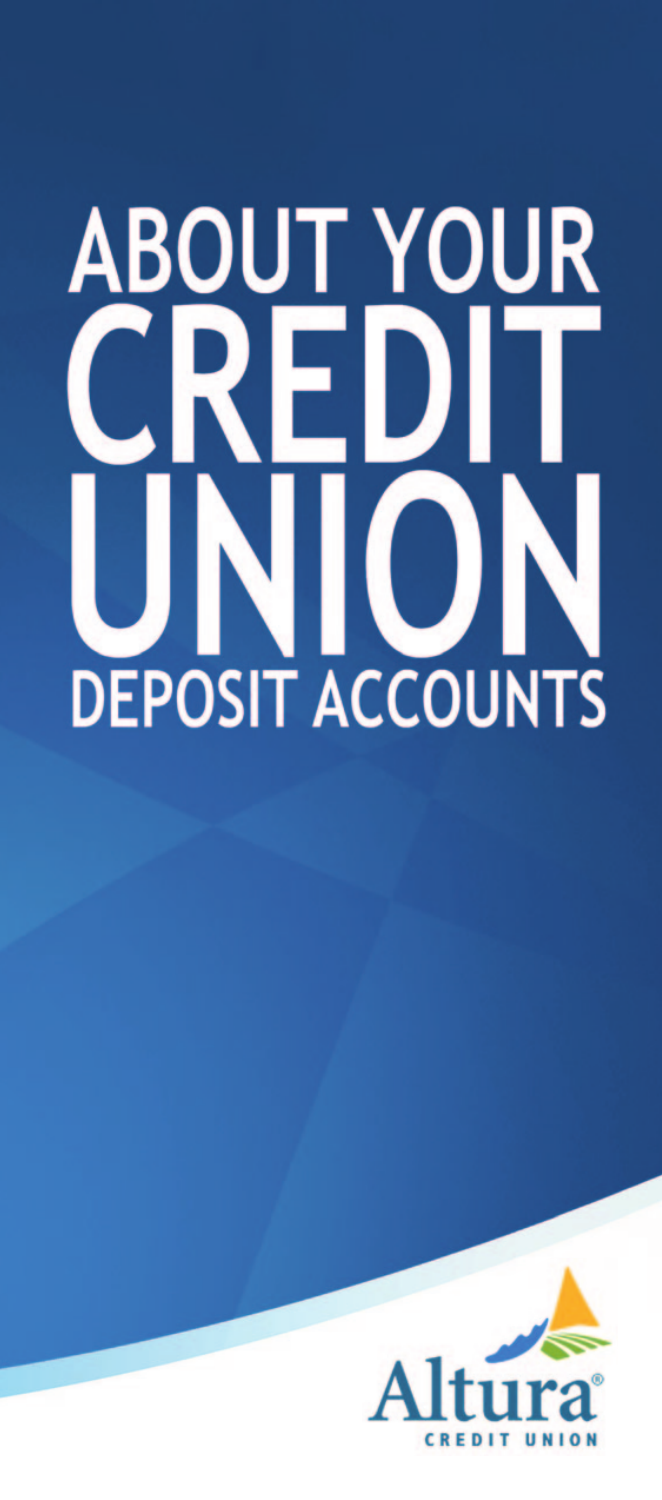# **TABLE OF CONTENTS**

| Important Information About Procedures                   |  |
|----------------------------------------------------------|--|
|                                                          |  |
|                                                          |  |
|                                                          |  |
|                                                          |  |
|                                                          |  |
|                                                          |  |
| Ownership of Account and Beneficiary Designation 8       |  |
|                                                          |  |
|                                                          |  |
|                                                          |  |
|                                                          |  |
|                                                          |  |
|                                                          |  |
|                                                          |  |
|                                                          |  |
|                                                          |  |
|                                                          |  |
|                                                          |  |
|                                                          |  |
|                                                          |  |
|                                                          |  |
|                                                          |  |
|                                                          |  |
|                                                          |  |
|                                                          |  |
|                                                          |  |
|                                                          |  |
| Monitoring and Recording Telephone Calls                 |  |
|                                                          |  |
|                                                          |  |
|                                                          |  |
|                                                          |  |
|                                                          |  |
|                                                          |  |
|                                                          |  |
|                                                          |  |
| Truncation, Substitute Checks, and Other Check Images 15 |  |
|                                                          |  |
| International ACH Transactions and Wire Transfers16      |  |
|                                                          |  |
| <b>ELECTRONIC FUND TRANSFERS</b>                         |  |
|                                                          |  |
|                                                          |  |
|                                                          |  |
|                                                          |  |
|                                                          |  |
|                                                          |  |
|                                                          |  |
|                                                          |  |
|                                                          |  |
|                                                          |  |
|                                                          |  |
|                                                          |  |
|                                                          |  |
|                                                          |  |
|                                                          |  |
|                                                          |  |
|                                                          |  |
| $\ldots$ 35                                              |  |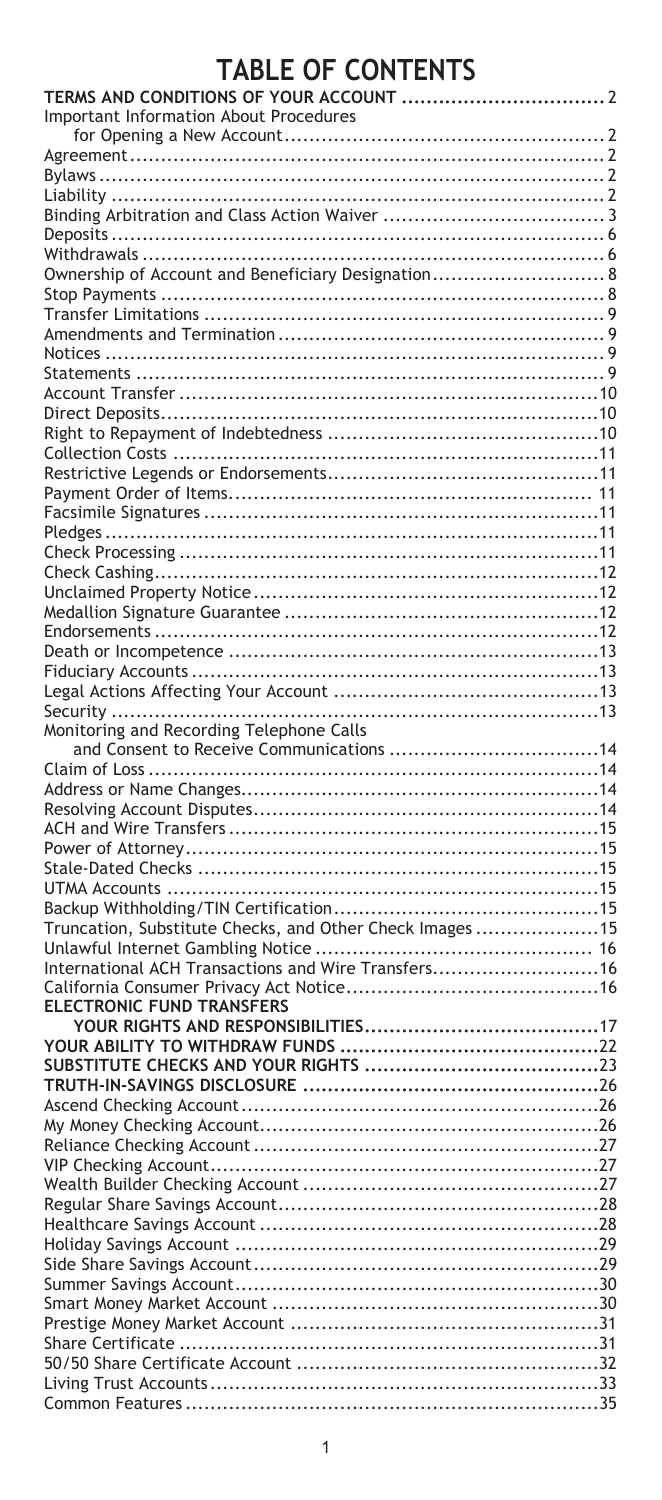# **TERMS AND CONDITIONS OF YOUR ACCOUNT**

<span id="page-2-0"></span>**IMPORTANT INFORMATION ABOUT PROCEDURES FOR OPENING A NEW ACCOUNT -** To help the government fight the funding of terrorism and money laundering activities, federal law requires all financial institutions to obtain, verify, and record information that identifies each person who opens an account.

What this means for you: When you open an account, Altura Credit Union (the "Credit Union") will ask for your name, address, date of birth, and other information that will allow us to identify you. We may also ask to see your driver's license or other identifying documents.

**AGREEMENT -** This document, along with any other documents we give you pertaining to your account(s), is a contract that establishes rules which govern your account(s) with us. Please read this carefully and retain it for future reference. By opening or continuing to use this account, you acknowledge and agree to these terms and conditions. You will receive a separate schedule of rates, qualifying balances, and fees if they are not included in this document. If you have any questions, please call us.

This agreement is subject to applicable federal laws, the laws of the state of California and other applicable rules and regulations of the National Credit Union Administration, the Federal Deposit Insurance Corporation, and the California Department of Financial Protection and Innovation, among other regulatory bodies, and the payment processing system rules of the National Automated Clearing House Association (except to the extent that this agreement is permitted to vary from such rules or laws). The body of state and federal laws and regulations that govern our relationship with you, however, is too large and complex to be covered in its entirety here. The purpose of this document is to:

- (1) summarize key laws and regulations that apply to common transactions;
- (2) establish rules to cover transactions or events that existing laws and regulations are either silent or ambiguous about;
- (3) establish rules for certain transactions or events which the law regulates but permits variation by agreement; and
- (4) provide you with disclosures of some of our policies to which you may be entitled or in which you may be interested.

If any provision of this document is found to be unenforceable according to its terms, all remaining provisions will continue in full force and effect. We may permit some variations from our standard agreement, but we must agree to any variation in writing either on the signature card for your account or in some other document. Nothing in this document is intended to vary our duty to act in good faith and with ordinary care when required by law.

As used in this document the words "we," "our," and "us" mean the financial institution and the words "you" and "your" mean the account holder(s) and anyone else with the authority to deposit, withdraw, or exercise control over the funds in the account. However, this agreement does not intend, and the terms "you" and "your" should not be interpreted, to expand an individual's responsibility for an organization's liability. If this account is owned by a corporation, partnership or other organization, individual liability is determined by the laws generally applicable to that type of organization. The headings in this document are for convenience or reference only and will not govern the interpretation of the provisions. Unless it would be inconsistent to do so, words and phrases used in this document should be construed so the singular includes the plural and the plural includes the singular.

**BYLAWS -** Our bylaws, which we may amend from time to time, establish basic rules about our credit union policies and operations which affect your account and membership. You may obtain a copy of the bylaws on request. Our right to require you to give us notice of your intention to withdraw funds from your account is described in the bylaws. Unless we have agreed otherwise, you are not entitled to receive any original item after it is paid, although you may request that we send you an item(s) or a copy of an item(s). Dividends are based on current earnings and available earnings of the Credit Union, after providing for required reserves.

**LIABILITY -** You agree, for yourself (and the person or entity you represent if you sign as a representative of another) to the terms of this account and the schedule of charges. You authorize us to deduct these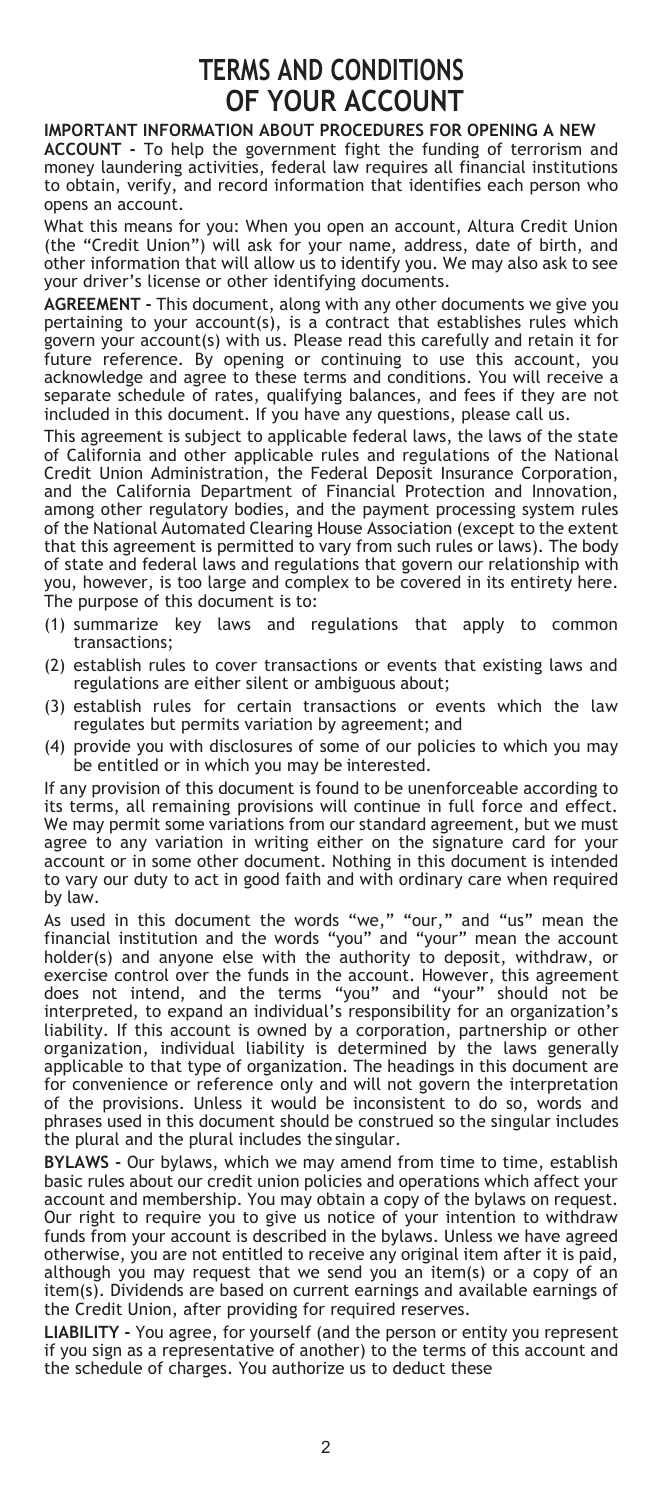charges, without notice to you, directly from the account balance as accrued. You agree to pay any additional reasonable charges for services you request which are not covered by this agreement.

Each of you also agrees to be jointly and severally (individually) liable for any account shortage resulting from charges or overdrafts, whether caused by you or another with access to this account. This liability is due immediately, and the Credit Union will be permitted to deduct any amounts deposited into the account and apply those amounts to the shortage. You have no right to defer payment of this liability, and you are liable regardless of whether you signed the item or benefited from the charge or overdraft.

You will be liable for our costs as well as for our reasonable attorneys' fees, to the extent permitted by law, whether incurred as a result of collection or in any other dispute involving your account. This includes, but is not limited to, disputes between you and another joint owner; you and an authorized signer or similar party; or a third party claiming an interest in your account. You agree that such costs and attorneys' deducted from your account, without notice to you.

**BINDING ARBITRATION AND CLASS ACTION WAIVER:** This section

contains important information regarding your accounts and all related services. It provides that either you or we can require that any disputes be resolved by binding arbitration. Arbitration replaces the right to go to court, including the right to a jury trial and the right to participate in a class action or similar proceeding. In arbitration, the dispute is submitted to a neutral party, an arbitrator, instead of a judge or jury. Arbitration procedures may be more limited than rules applicable in court.

**Agreement to Arbitrate Disputes -** Either you or we may elect, without the other's consent, to require that any dispute between us concerning your accounts and the services related to your accounts be resolved by binding arbitration, except for those disputes specifically excluded below. **No Class Action or Joinder of Parties -** You acknowledge that you and we agree that no class action, class-wide arbitration, private attorney general action, or other proceeding where someone acts in a representative

capacity, may be pursued in any arbitration or in any court proceeding, regardless of when the claim or cause of action arose or accrued, or when the allegations or facts underlying the claim or cause of action occurred. Unless mutually agreed to by you and us, claims of two or more persons may not be joined, consolidated, or otherwise brought together in the same arbitration (unless those persons are joint account holders or beneficiaries on your account and/or related accounts, or parties to a single transaction or related transaction), whether or not the claim may have been assigned.

**Disputes Covered by Arbitration -** You acknowledge that in arbitration, there will be no right to a jury trial. Any claim or dispute relating to or arising out of your accounts or our relationship will be subject to arbitration, regardless of whether that dispute arose before or after your receipt of this notice. Disputes include claims made as part of a class action, private attorney general or other representative action, it being expressly understood and agreed to that the arbitration of such claims must proceed on an individual (non-class, non-representative) basis and the arbitrator may award relief only on an individual (non-class, non-representative) basis. Disputes also include claims relating to the enforceability or interpretation of any of these arbitration provisions. Any questions about whether disputes are subject to arbitration shall be resolved by interpreting this arbitration provision in the broadest way the law will allow it to be enforced.

All disputes are subject to arbitration, no matter what legal theory they are based on, or what remedy (damages, or injunctive or declaratory relief) they seek. Disputes include any unresolved claims concerning any services relating to your accounts. Disputes include not only claims made directly by you, but also made by anyone connected with you or claiming through you, such as a joint account holder, account beneficiary, employee, representative, agent, predecessor or successor, heir, assignee, or trustee in bankruptcy. Disputes include not only claims that relate directly to the Credit Union, but also its parent, affiliates, successors, assignees, employees, and agents, and claims for which we may be directly or indirectly liable, even if we are not properly named at the time the claim is made. Disputes include claims based on any theory of law, contract, statute, regulation, tort (including fraud or any intentional tort), or any other legal or equitable ground, and include claims asserted as counterclaims, cross-claims, third-party claims,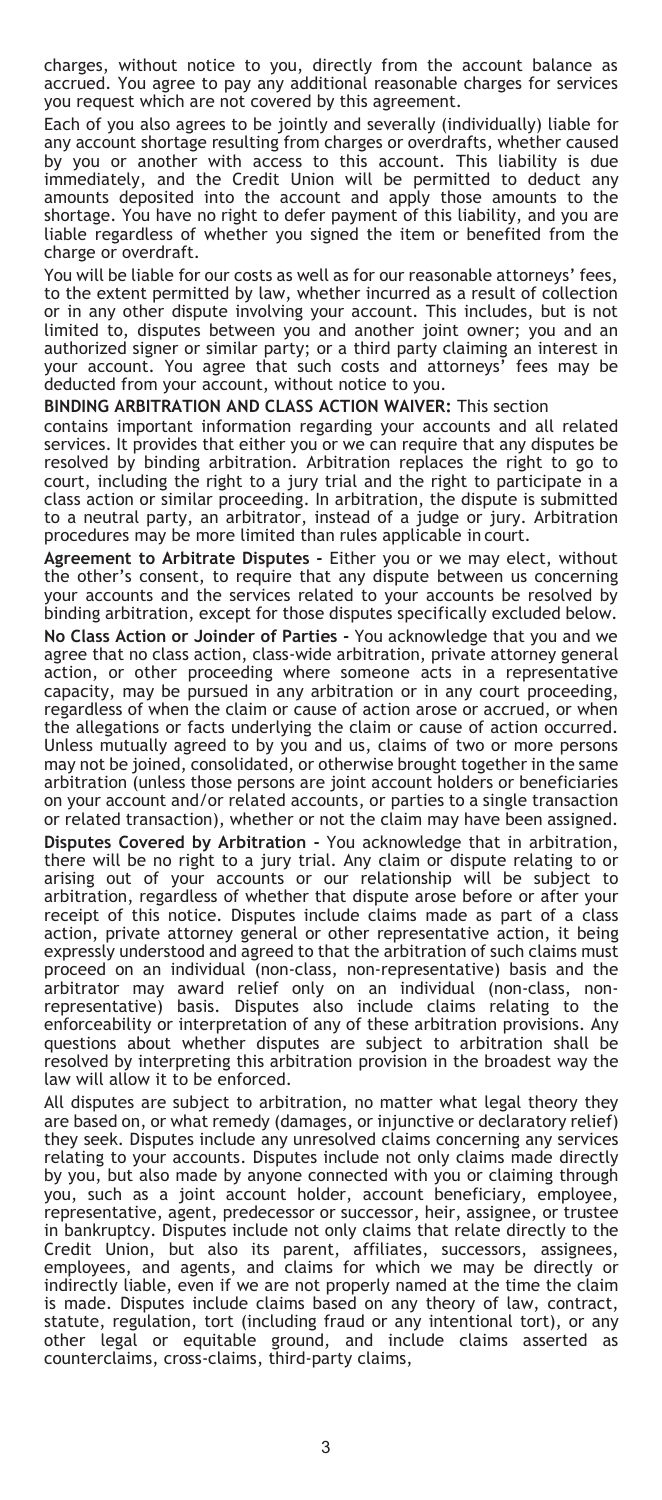interpleaders or otherwise; and claims made independently or with other claims. If a party initiates a proceeding in court regarding a claim or dispute which is included under this Binding Arbitration and Class Action Waiver provision, the other party may elect to proceed in arbitration pursuant to this Binding Arbitration and Class Action Waiver provision.

**Disputes Excluded from Arbitration -** Disputes filed by you or by us individually in a small claims court are not subject to arbitration, so long as the disputes remain in such court and advance only an individual (nonclass, non-representative) claim for relief. However, if a matter in small claims court is removed, transferred, or appealed to a non-small claims court, that claim shall be subject to this Binding Arbitration and Class Action Waiver provision.

**Commencing an Arbitration -** The arbitration must be filed with one of the following neutral arbitration forums and follow its rules and procedures for initiating and pursuing an arbitration: American Arbitration Association or JAMS. If you initiate the arbitration, you must notify us in writing at:

Legal Department, Altura Credit Union

2847 Campus Parkway Riverside, CA 92507

If we initiate the arbitration, we will notify you in writing at your last known address on file. You may obtain a copy of the arbitration rules for these forums, as well as additional information about initiating an arbitration by contacting these arbitration forums:

American Arbitration Association 1-800-778-7879 (toll-free) [www.adr.org](http://www.adr.org/)

JAMS 1-800-352-5267 (toll-free) [www.jamsadr.com](http://www.jamsadr.com/)

The arbitration shall be conducted in the same city as the U.S. District Court closest to your home address, unless the parties agree to a different location in writing.

**Administration of Arbitration -** The arbitration shall be decided by a single, neutral arbitrator. The arbitrator will be either a lawyer with at least ten years experience or a retired or former judge selected in accordance with the rules of the arbitration forum. The arbitrator shall follow procedures and rules of the arbitration forum in effect on the date the arbitration is filed unless those rules and procedures are inconsistent with this arbitration provision, in which case this arbitration provision will prevail. Those provisions and rules may limit the discovery available to you or us. The arbitrator will take reasonable steps to protect customer account information and other confidential information if requested to do so by you or by us. The arbitrator shall decide the dispute in accordance with applicable substantive law consistent with the Federal Arbitration Act and applicable statutes of limitations, will honor claims of privilege recognized at law, and will be empowered to award any damages or other relief provided for under applicable law. The arbitrator will not have the power to award relief to, or against, any person who is not a party to the arbitration. An award in arbitration shall determine the rights and obligations between the named parties only, and only in respect of the claims in arbitration, and shall not have any bearing on the rights and obligations of any other person, or on the resolution of any other dispute. You or we may choose to have a hearing and be represented by counsel. The decision rendered by the arbitrator shall be in writing. At your or our request, the Arbitrator shall issue a written, reasoned decision following applicable law and relief granted must be relief that could be granted by the court under applicable law. Judgment on the arbitration award may be entered by any court of competent jurisdiction.

**Costs -** The party initiating the arbitration shall pay the initial filing fee. If you file the arbitration and an award is rendered in your favor, we will reimburse you for your filing fee. If there is a hearing, we will pay the fees and costs of the arbitration for the first day of that hearing. All other fees and costs will be allocated in accordance with the rules of the arbitration forum. However, we will advance or reimburse filing and other fees if the arbitrator rules that you cannot afford to pay them or finds other good cause for requiring us to do so, or if you ask us in writing and we determine there is good reason for doing so. Each party shall bear the expense of their respective attorneys, experts, and witnesses and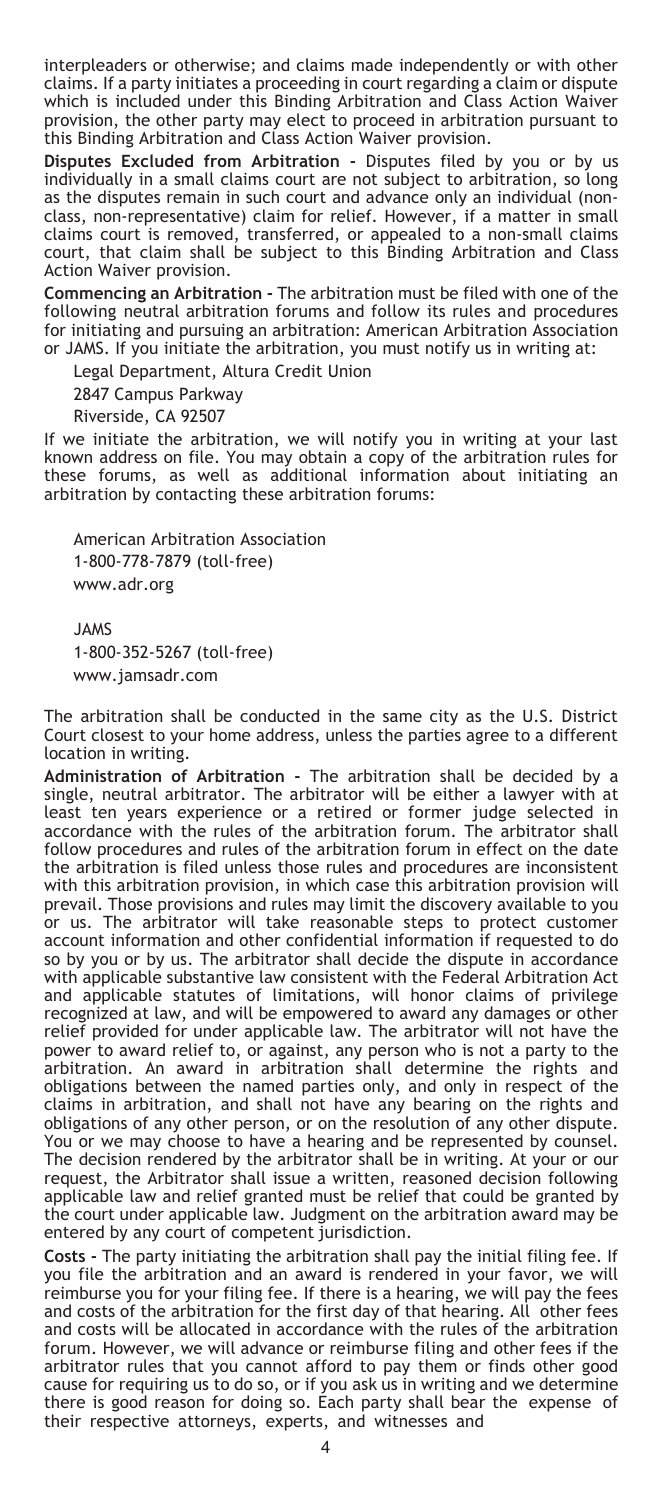other expenses, regardless of who prevails, but a party may recover any or all costs and expenses from another party if the arbitrator, applying applicable law, so determines.

**Right to Resort to Provisional Remedies Preserved -** Nothing herein shall be deemed to limit or constrain our right to resort to self-help remedies, such as the right of set-off or the right to restrain funds in an account, to interplead funds in the event of a dispute, to exercise any security interest or lien we may hold in property, or to comply with legal process, or to obtain provisional remedies such as injunctive relief, attachment, or garnishment by a court having appropriate jurisdiction; provided, however, that you or we may elect to arbitrate any dispute related to such provisional remedies.

**Arbitration Award -** The arbitrator's award shall be final and binding unless a party appeals it in writing to the arbitration forum within fifteen (15) calendar days of notice of the award or pursuant to the rules of the arbitration forum, whichever is later. The appeal must request a new arbitration before a panel of three neutral arbitrators selected in accordance with the rules of the same arbitration forum. The panel will consider all factual and legal issues anew, follow the same rules that apply to a proceeding using a single arbitrator, and make decisions based on the vote of the majority. Costs will be allocated in the same manner as allocated before a single arbitrator. An award by a panel is final and binding on the parties after fifteen (15) calendar days of notice of the award or pursuant to the rules of the arbitration forum, whichever is later. A final and binding award is subject to judicial intervention or review only to the extent allowed under the Federal Arbitration Act or other applicable law. A party may seek to have a final and binding award entered as a judgment in any court having jurisdiction.

**Governing Law -** You and we agree that our relationship includes transactions involving interstate commerce and that these arbitration provisions are governed by, and enforceable under, the Federal Arbitration Act. To the extent state law is applicable, the laws of the state of California shall apply.

**Severability and Survival -** These arbitration provisions shall survive: (a) the termination or changes to your accounts or any related services; (b) the bankruptcy of any party; and (c) the transfer or assignment of your accounts or any related services. If any portion of this Binding Arbitration and Class Action Waiver provision is deemed invalid or unenforceable, the remainder of this Binding Arbitration and Class Action Waiver provision shall remain in force. No portion of this Binding Arbitration and Class Action Waiver provision may be amended, severed, or waived absent a written agreement between you and us.

**Applicability -** This Binding Arbitration and Class Action Waiver provision will not apply to accounts covered under the Military Lending Act, the Servicemembers Civil Relief Act, and other applicable federal and state laws.

**Right to Opt Out of this Binding Arbitration and Class Action Waiver provision -** You may choose to opt out of this Binding Arbitration and Class Action Waiver provision by sending us written notice, as described below.

Agreement to the Binding Arbitration and Class Action Waiver provision: 1. If you agree to be bound by the above Binding Arbitration and Class Action Waiver provision, then no action is needed on your part.

Opting Out of the Binding Arbitration and Class Action Waiver provision:

- 1. If you do not agree to be bound by this Binding Arbitration and Class Action Waiver provision, you must send us written notice that you are opting out of the Binding Arbitration and Class Action Waiver provision within thirty (30) calendar days of account opening or within thirty (30) calendar days of receiving this notice, whichever is sooner, along with the following information:
	- Your written notice must include: your name, as listed on your account, your account number, and a statement that you are opting out of the Binding Arbitration and Class Action Waiver provision, and;
	- b. You must send your written notice to us at the following address:

Legal Department, Altura Credit Union 2847 Campus Parkway Riverside, CA 92507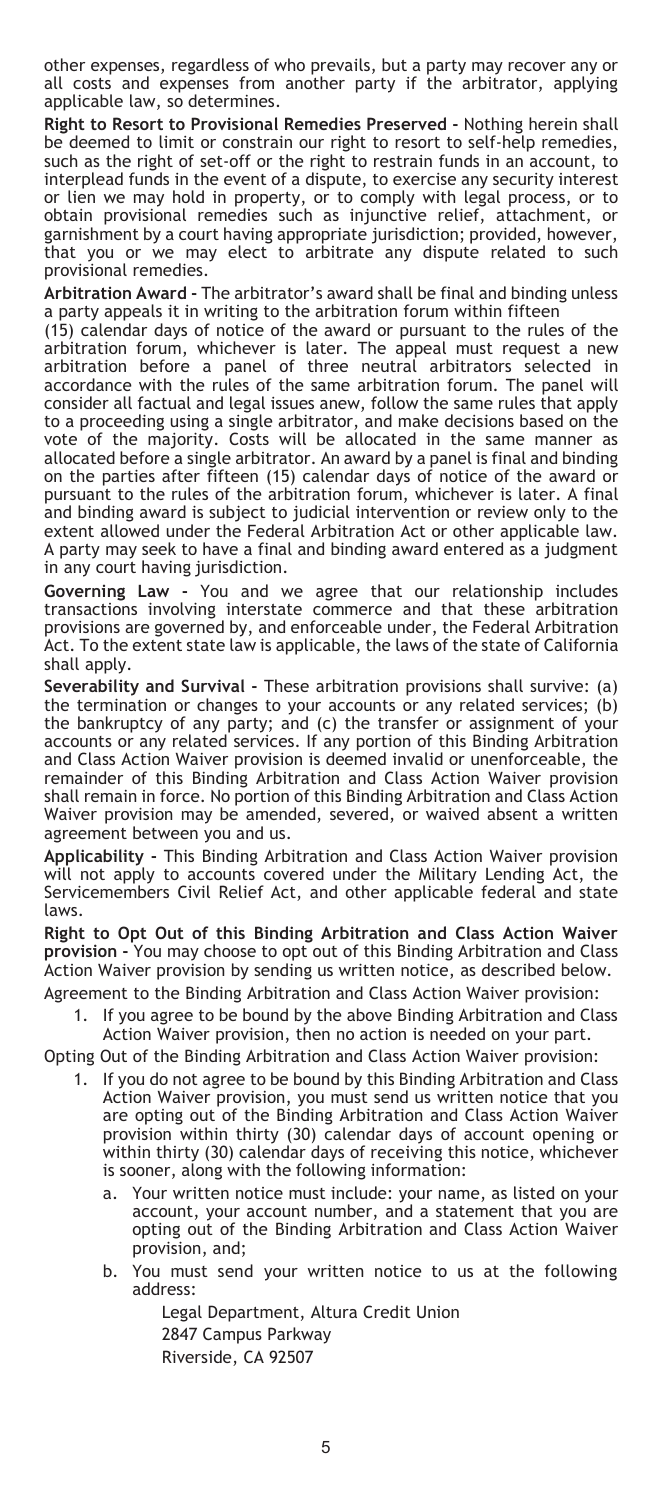**Effective Date -** This Binding Arbitration and Class Action Waiver provision is effective upon the 31st calendar day ("Effective Date") of account opening or your receipt of this notice, whichever is sooner, unless you optout in accordance with the procedures citedabove.

**Claims Arising Prior to Effective Date -** This Binding Arbitration and Class Action Waiver provision applies to all claims that are filed after the Effective Date, even if the claim arises out of, affects, or relates to conduct that occurred prior to the Effective Date.

**DEPOSITS -** We will provide only provisional credit until collection is final for any items, other than cash, we accept for deposit (including items drawn "on us"). Before settlement of any item becomes final, we act only as your agent, regardless of the form of endorsement or lack of endorsement on the item and even though we provide you provisional credit for the item. We may reverse any provisional credit for items that are lost, stolen, or returned. Unless prohibited by law, we also reserve the right to charge back to your account the amount of any item deposited to your account or cashed for you which was initially paid by the payor bank and which is later returned to us due to an allegedly forged, unauthorized or missing endorsement, claim of alteration, encoding error or other problem which in our judgment justifies reversal of credit. You authorize us to attempt to collect previously returned items without giving you notice, and in attempting to collect we may permit the payor bank to hold an item beyond the midnight deadline. Actual credit for deposits of, or payable in, foreign currency will be at the exchange rate in effect on final collection in U.S. dollars. We are not responsible for transactions by mail or outside depository until we actually record them. You will be entitled to credit only for the actual deposit as determined by us, regardless of what is stated on the itemized deposit slip. We will treat and record all transactions received after our "daily cutoff time" on a business day we are open, or received on a day we are not open for business, as if initiated on the next business day that we are open. At our option, we may take an item for collection rather than for deposit. If we accept a third-party check for deposit, we may require any third-party endorsers to verify or guarantee their endorsements, or endorse in our presence. We do not accept third party checks for deposit.

#### <span id="page-6-0"></span>**WITHDRAWALS -**

**Generally -** Unless clearly indicated otherwise on the account records, any of you, acting alone, who signs to open the account or has authority to make withdrawals may withdraw or transfer all or any part of the account balance at any time. Each of you (until we receive written notice to the contrary) authorizes each other person who signs or has authority to make withdrawals to endorse any item payable to you or your order for deposit to this account or any other transaction with us.

**Postdated checks -** A postdated check is one which bears a date later than the date on which the check is written. We may properly pay and charge your account for a postdated check even though payment was made before the date of the check, unless we have received written notice of the postdating in time to have a reasonable opportunity to act. Because we process checks mechanically, this written notice will not be effective and we will not be liable for failing to honor this written notice unless it precisely identifies the number, date, amount and payee of the item.

**Checks and withdrawal rules -** If you do not purchase your check blanks from us, you must be certain that we approve the check blanks you purchase. We may refuse any withdrawal or transfer request which you attempt on forms not approved by us or by any method we do not specifically permit. We may refuse any withdrawal or transfer request which is greater in number than the frequency permitted, or which is for an amount greater or less than any withdrawal limitations. We will use the date the transaction is completed by us (as opposed to the date you initiate it) to apply the frequency limitations. In addition, we may place limitations on the account until your identity is verified.

Even if we honor a nonconforming request, we are not required to do so later. If you violate the stated transaction limitations (if any), in our discretion we may close your account or reclassify it as a transaction account. If we reclassify your account, your account will be subject to the fees and earnings rules of the new account classification.

If we are presented with an item drawn against your account that would constitute a "substitute check," as defined by law, but for an error or defect in the item introduced in the substitute check creation process, you agree that we may pay such item.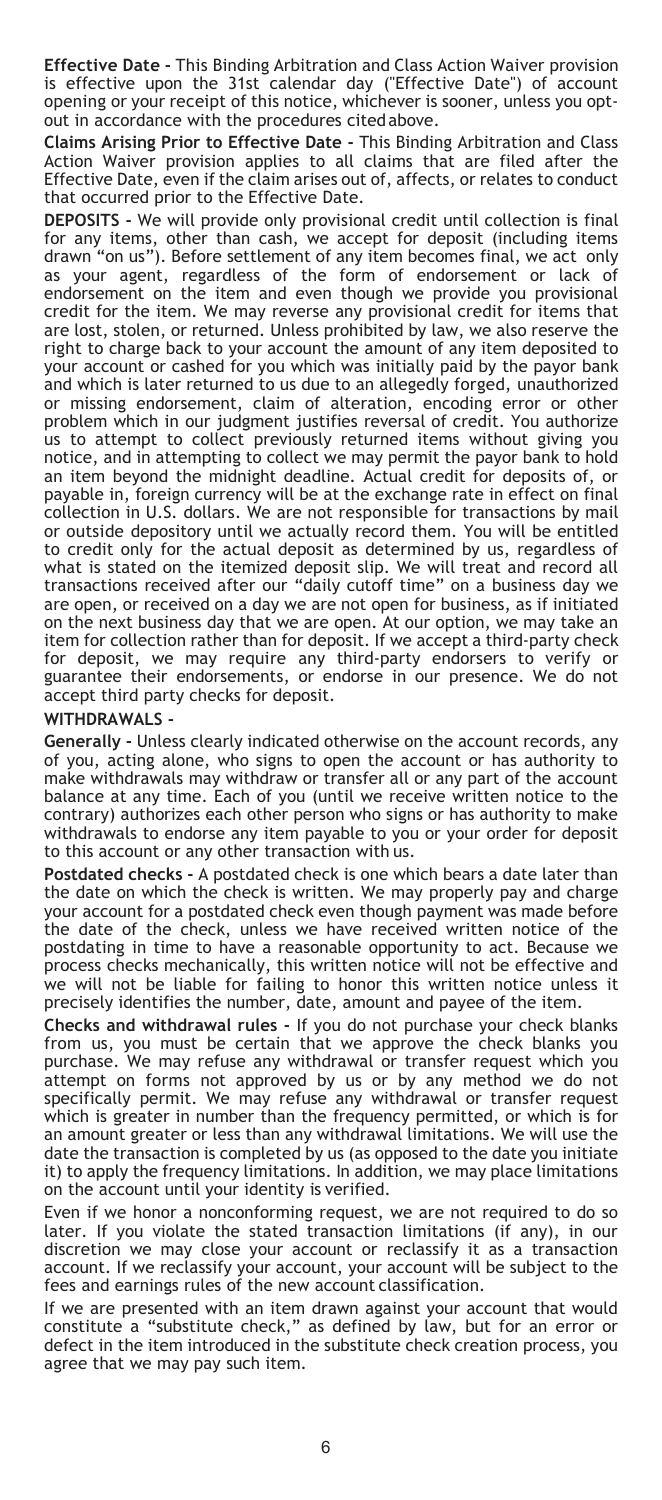See the funds availability policy disclosure for information about when you can withdraw funds you deposit. For those accounts to which our funds availability policy disclosure does not apply, you can ask us when you make a deposit when those funds will be available for withdrawal. An item may be returned after the funds from the deposit of that item are made available for withdrawal. In that case, we will reverse the credit of the item. We may determine the amount of available funds in your account for the purpose of deciding whether to return an item for insufficient funds at any time between the time we receive the item and when we return the item or send a notice in lieu of return. We need only make one determination, but if we choose to make a subsequent determination, the account balance at the subsequent time will determine whether there are insufficient available funds.

**YOUR CHECKING ACCOUNT BALANCE -** Your checking account has two kinds of balances: the **"actual" balance** (also referred to as: Balance, Total, Current Balance and Ledger Balance) and the **"available" balance**. Both can be checked when you review your account online, through mobile banking, at an ATM, by phone, or at a branch. It is important to understand how the two balances work so that you understand how each balance might affect your ability to transact on your checking account and whether you might incur overdraft protection fees (e.g. Courtesy Pay fee). This section explains actual and available balances and how each balance works.

Your **actual balance** is the full amount of money that can be in your account at any given time. It reflects the full amount of any deposits made to your account without regard to any portion of a deposit that may be on "hold." It also reflects payment transactions that have "posted" to your account, but not payment transactions that have been authorized and are pending (see the section below "A temporary debit authorization hold affects your available balance" for more information and the definition below of "available balance"). While the term "actual" may sound as though the number you see is an up-to-date display of what is in your account that you can spend, that is not always the case. Any holds on deposits, holds on funds authorized for purchases, payments, fees and other charges made on your account that have not yet posted will not appear in your actual balance.

**Actual balance is used to determine when your account is overdrawn.**  For example, if you have a \$120 actual balance, but you just wrote a check for \$100, then your money left to spend before being overdrawn is

\$20 because your actual balance does not reflect the pending check transaction. If you also swipe your debit card at a restaurant for \$40 which is authorized but has not posted to your account; the actual balance is still \$120, but you have spent \$140. The check clears your account which reduces your actual balance to \$20. When the authorized debit card transaction posts, your actual balance will be overdrawn by

\$20. If you have opted into the Courtesy Pay program, a corresponding Courtesy Pay fee will be deducted from your account further reducing the actual balance.

Your **available balance** takes into account things like holds placed on deposits and pending transactions (such as pending debit card purchases) that the credit union has authorized but that have not yet posted to your account (see the section below "A temporary debit authorization hold affects your available balance"). It is a useful tool to keep track of debit card purchases that you have authorized the credit union to pay but have not yet posted to your actual balance.

**A temporary debit authorization hold affects your available balance -** On debit card purchases, merchants may request a temporary hold on your account for a specified sum of money, which may be more than the actual amount of your purchase. When this happens, our processing system cannot determine that the amount of the hold exceeds the actual amount of your purchase. This temporary hold, and the amount charged to your account, will eventually be adjusted to the actual amount of your purchase, but it may be up to three days before the adjustment is made. Until the adjustment is made, the amount of funds in your account available for other transactions will be reduced by the amount of the temporary hold. If another transaction is presented for payment in an amount greater than the funds left after the deduction of the temporary hold amount, that transaction may not be authorized unless you have set up overdraft protection or opted into the Courtesy Pay Program for your account.

**Overdrafts -** You understand that we may, at our discretion, honor withdrawal requests that overdraw your account. However, the fact that we may honor withdrawal requests that overdraw the account balance does not obligate us to do so later. So you can NOT rely on us to pay overdrafts on your account regardless of how frequently or under what circumstances we have paid overdrafts on your account in the past.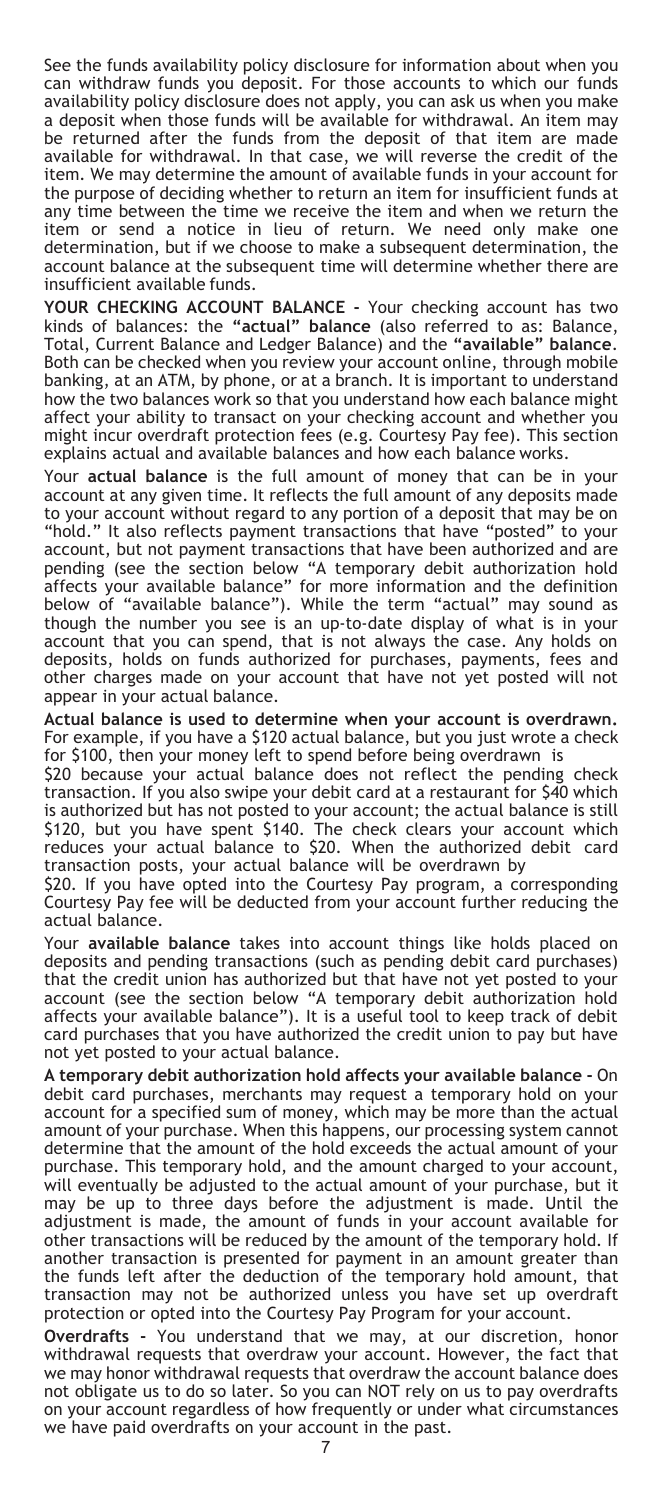We can change our practice of paying overdrafts on your account without notice to you. You can ask us if we have other account services that might be available to you where we commit to paying overdrafts under certain circumstances, such as an overdraft protection line-of-credit or a plan to sweep funds from another account you have with us. You agree that we may charge fees for overdrafts. We may use subsequent deposits, including direct deposits of social security or other government benefits, to cover such overdrafts and overdraft fees. **We may return items unpaid.** We are not obligated to pay any item presented for payment if your account does not contain sufficient available funds. If we do not authorize and pay an overdraft, then we decline or return the transaction/item as unpaid. You are responsible for ensuring that your account includes sufficient available funds to pay the transactions you initiate or authorize when they are processed for payment from your account, and you also acknowledge that the timing of when merchants or payees submit transactions to us for payment may vary. If your account does not have sufficient funds available when a transaction/item is presented to us for payment and, as a result, returned unpaid, the merchant or payee of your transaction/item may choose to resubmit the same transaction/item, and may do so multiple times. In the event that a transaction/item is resubmitted for payment at a time when your account lacks sufficient available funds to pay it, we reserve the right to decline and return it as unpaid.

**Multiple signatures, electronic check conversion, and similar transactions -** An electronic check conversion transaction is a transaction where a check or similar item is converted into an electronic fund transfer as defined in the Electronic Fund Transfers regulation. In these types of transactions the check or similar item is either removed from circulation (truncated) or given back to you. As a result, we have no opportunity to review the check to examine the signatures on the item. You agree that, as to these or any items as to which we have no opportunity to examine the signatures, you waive any requirement of multiple signatures.

**OWNERSHIP OF ACCOUNT AND BENEFICIARY DESIGNATION -** These rules apply to this account depending on the form of ownership and beneficiary designation, if any, specified on the account records. We make no representations as to the appropriateness or effect of the ownership and beneficiary designations, except as they determine to whom we pay the account funds. As used in this agreement "party" means a person who, by the terms of the account, has a present right, subject to request, to payment from a multiple-party account other than as an agent.

**Individual Account -** is an account in the name of one person.

**Joint Account -** This account or certificate is owned by the named parties. Upon the death of any of them, ownership passes to the survivor(s).

**P.O.D. Account with Single Party -** This account or certificate is owned by the named party. Upon the death of that party, ownership passes to the named pay-on-death payee(s).

**P.O.D. Account with Multiple Parties -** This account or certificate is owned by the named parties. Upon the death of any of them, ownership passes to the survivor(s). Upon the death of all of them, ownership passes to the named pay-on-death payee(s).

**STOP PAYMENTS -** Unless otherwise provided, the rules in this section cover stopping payment of items such as checks and drafts. Rules for stopping payment of other types of transfers of funds, such as consumer electronic fund transfers, may be established by law or our policy. If we have not disclosed these rules to you elsewhere, you may ask us about those rules.

We may accept an order to stop payment on any item from any one of you. You must make any stop-payment order in the manner required by law and we must receive it in time to give us a reasonable opportunity to act on it before our stop-payment cutoff time. Because stop-payment orders are handled by computers, to be effective, your stop-payment order must precisely identify the number, date, and amount of the item, and the payee. You may stop payment on any item drawn on your account whether you sign the item or not. Generally, if your stop-payment order is given to us in writing it is effective for six months. Your order will lapse after that time if you do not renew the order in writing before the end of the sixmonth period. If the original stop-payment order was oral your stoppayment order will lapse after 14 calendar days if you do not confirm your order in writing within that time period. We are not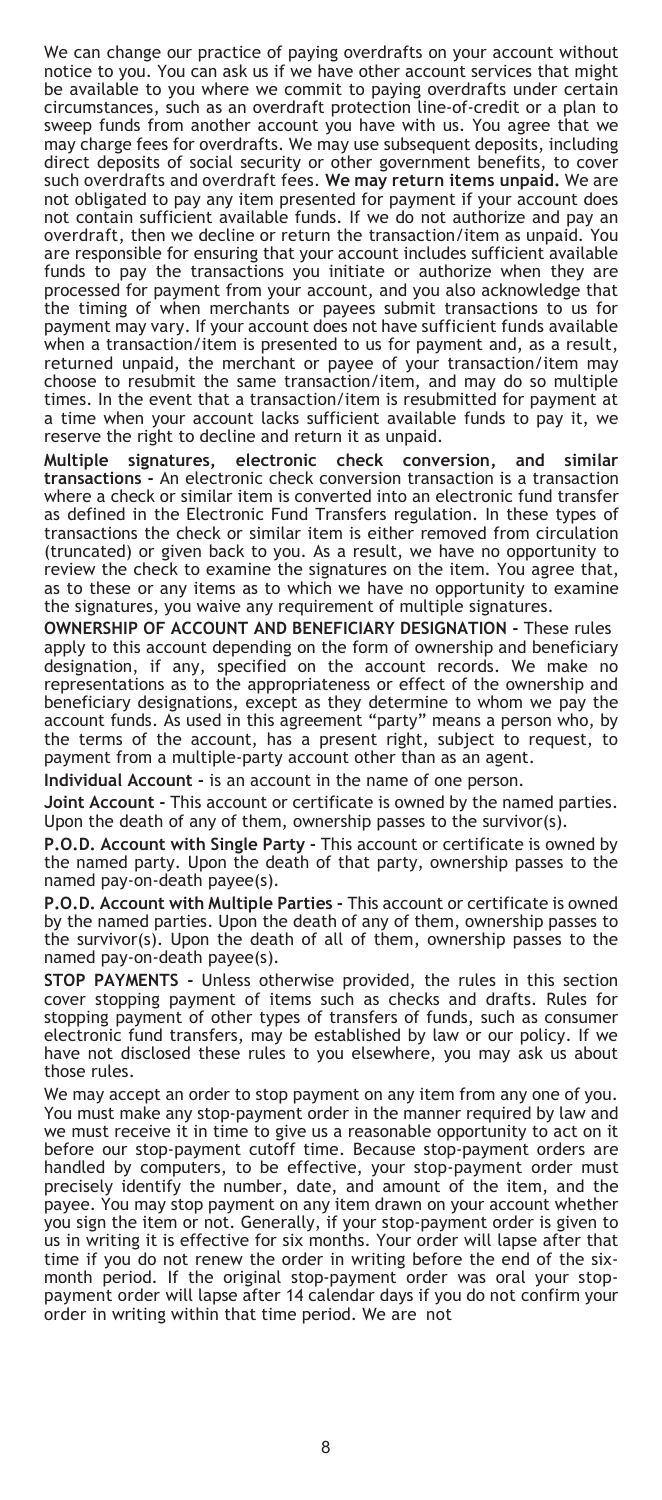obligated to notify you when a stop-payment order expires. A release of the stop-payment request may be made only by the person who initiated the stop-payment order.

If you stop payment on an item and we incur any damages or expenses because of the stop payment, you agree to indemnify us for those damages or expenses, including attorneys' fees. You assign to us all rights against the payee or any other holder of the item. You agree to cooperate with us in any legal actions that we may take against such persons. You should be aware that anyone holding the item may be entitled to enforce payment against you despite the stop-payment order.

**TRANSFER LIMITATIONS -** For savings and money market accounts you may make up to six transfers or withdrawals by means of a preauthorized, automatic, or telephonic transfer to another account of yours or to a third party or by check, debit card, or similar order to a third party during any calendar month (or statement cycle of at least four weeks). A preauthorized transfer includes any arrangement with us to pay a third party from yo through the automated clearing house (ACH). If the transfer or withdrawal is initiated in person, by mail, or at an ATM then there is no limit on the number of payments that may be made directly to you, directly to us for amounts you owe us, or transfers to other accounts you have with us. Withdrawals by phone are also unlimited if you are requesting that a check be mailed to you.

**AMENDMENTS AND TERMINATION -** We may change our bylaws and any term of this agreement. Rules governing changes in rates are provided separately in the Truth-in-Savings disclosure or in another document. For other changes we will give you reasonable notice in writing or by any other method permitted by law. We may close this account if your membership in the Credit Union terminates, or by giving reasonable notice to you and tender of the account balance personally or by mail. Items presented for payment after the account is closed may be dishonored. When you close your account, you are responsible for leaving enough money in the account to cover any outstanding items and charges to be paid from the account. Reasonable notice depends on the circumstances, and in some cases such as when we cannot verify your identity or we suspect fraud, it might be reasonable for us to give you notice after the change or account closure becomes effective. For instance, if we suspect fraudulent activity with respect to your account, we might immediately freeze or close your account and then give you notice. At our option, we may suspend your rights to member services if you violate the terms of this agreement. If we have notified you of a change in any term of your account and you continue to have your account after the effective date of the change, you have agreed to the new term(s).

**NOTICES -** Any written notice you give us is effective when we actually receive it, and it must be given to us according to the specific delivery instructions provided elsewhere, if any. We must receive it in time to have a reasonable opportunity to act on it. If the notice is regarding a check or other item, you must give us sufficient information to be able to identify the check or item, including the precise check or item number, amount, date and payee. Written notice we give you is effective when it is deposited in the United States mail with proper postage and addressed to the mailing address that we have on file. Notice to any of you is notice to all of you.

**STATEMENTS -** Statements are a valuable tool to help prevent fraudulent or mistaken transfers. Your statement will show the transactions that occurred in connection with your account during the statement period.

**Your duty to report unauthorized signatures, alterations and forgeries -** Your statement will provide sufficient information for you to reasonably identify the items paid (item number, amount, and date of payment).You should keep a record of each transaction as it is made so that when we give you the information in the statement, you will have a complete understanding of each transaction listed.

You have some responsibilities in connection with your statement. You must examine your statement with "reasonable promptness." Also, if you discover (or reasonably should have discovered) any unauthorized signatures or alterations, you must promptly notify us of the relevant facts. As between you and us, if you fail to do either of these duties, you must bear the loss entirely yourself or share the loss with us (we may have to share some of the loss if we failed to use ordinary care and if we contributed to the loss). The loss you might bear, in whole or part, could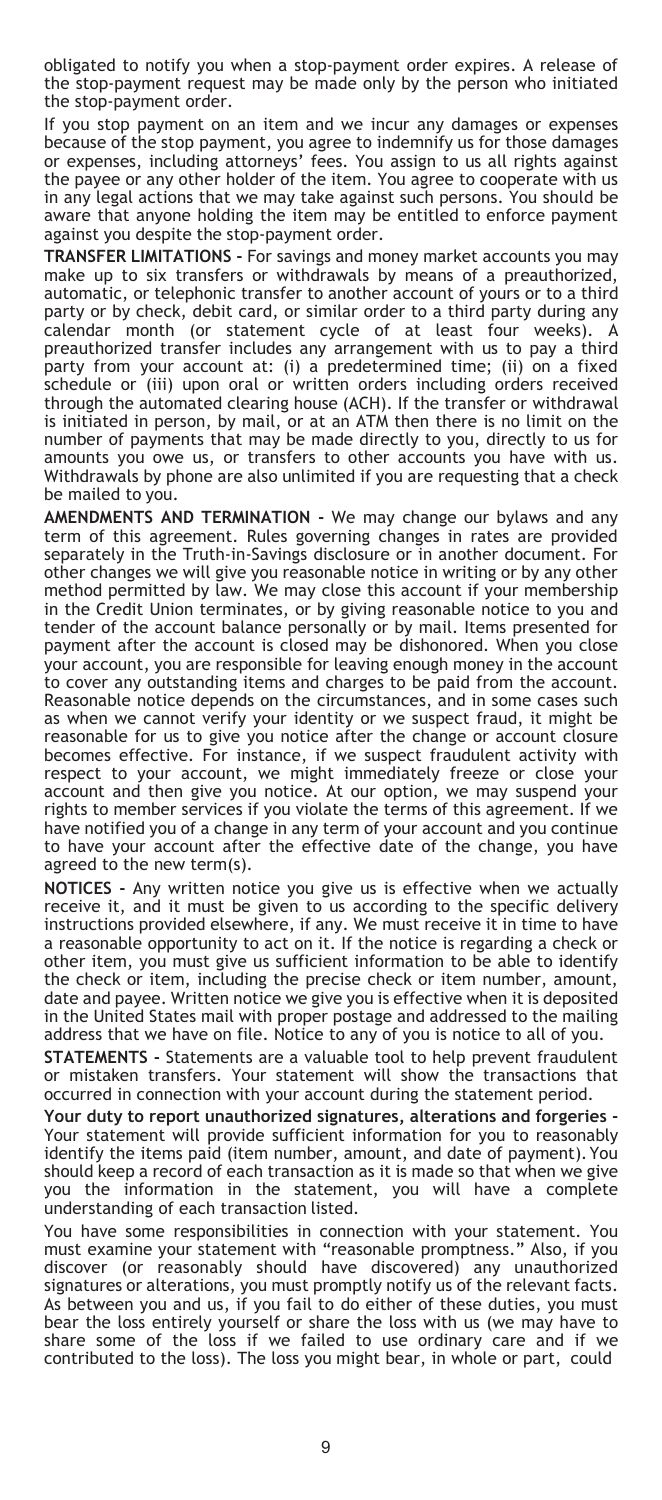be not only with respect to items listed on the statement, but also other items with unauthorized signatures or alterations by the same wrongdoer. Of course, an attempt can be made to recover the loss from the thief, but this is often unsuccessful.

You agree that the time you have to examine your statement and report to us will depend on the circumstances, but you will not, in any circumstance, have a total of more than 30 days from when we first send or make the statement available to you.

You further agree that if you fail to report any unauthorized signatures, alterations or forgeries in your account within 60 days of when we first send or make the statement available, you cannot assert a claim against us on any items in that statement, and as between you and us the loss will be entirely yours. This 60-day limitation is without regard to whether we exercised ordinary care. The limitation in this paragraph is in addition to those contained in the second paragraph of this section.

Contact us if you do not receive your regular statement. If this is a business account, you agree that you will have at least two people review your statements, notices, and returned checks, or in the alternative, the person who reviews these will be someone who does not have authority to transact business on the account.

**Your duty to report other errors -** In addition to the California Commercial Code and other state law, you agree there is a common law duty to promptly review your statement for errors in addition to unauthorized signatures, alterations or forgeries. Promptly reviewing your statement is valuable to both you and us because it can help identify, correct and prevent future mistakes.

In addition to your duty to review your statements for unauthorized signatures, alterations and forgeries, you agree to examine your statement with reasonable promptness for any other error - such as an encoding error. In addition, if you receive or we make available either your items or images of your items, you must examine them for any unauthorized or missing endorsements or any other problems. You agree that the time you have to examine your statement and items and report to us will depend on the circumstances. However, this time period shall not exceed 60 days. Failure to examine your statement and items and report any errors to us within 60 days of when we first send or make the statement available precludes you from asserting a claim against us for any errors on items identified in that statement and as between you and us the loss will be entirely yours. If a good reason (such as a long trip or a hospital stay) kept you from telling us, we will extend the 60 day time period to report other errors.

**ACCOUNT TRANSFER -** This account may not be transferred or assigned without our prior written consent.

**DIRECT DEPOSITS -** If we are required for any reason to reimburse the federal government for all or any portion of a benefit payment that was directly deposited into your account, you authorize us to deduct the amount of our liability to the federal government from the account or from any other account you have with us, without prior notice and at any time, except as prohibited by law. We may also use any other legal remedy to recover the amount of our liability.

**RIGHT TO REPAYMENT OF INDEBTEDNESS -** You each agree that we may (without prior notice and when permitted by law) charge against and deduct from this account any due and payable debt any of you owe us now or in the future. If this account is owned by one or more of you as individuals, we may set off any funds in the account against a due and payable debt a partnership owes us now or in the future, to the extent of your liability as a partner for the partnership debt. If your debt arises from a promissory note, then the amount of the due and payable debt will be the full amount we have demanded, as entitled under the terms of the note, and this amount may include any portion of the balance for which we have properly accelerated the due date.

In addition to these contract rights, we may also have rights under a "statutory lien." A "lien" on property is a creditor's right to obtain ownership of the property in the event a debtor defaults on a debt. A "statutory lien" is one created by federal or state statute. If federal or state law provides us with a statutory lien, then we are authorized to apply, without prior notice, your shares and dividends to any debt you owe us, in accord with the statutory lien.

Neither our contract rights nor rights under a statutory lien apply to this account if prohibited by law. For example, neither our contract rights nor rights under a statutory lien apply to this account if: (a) it is an Individual Retirement Account or similar tax-deferred account, or (b) the debt is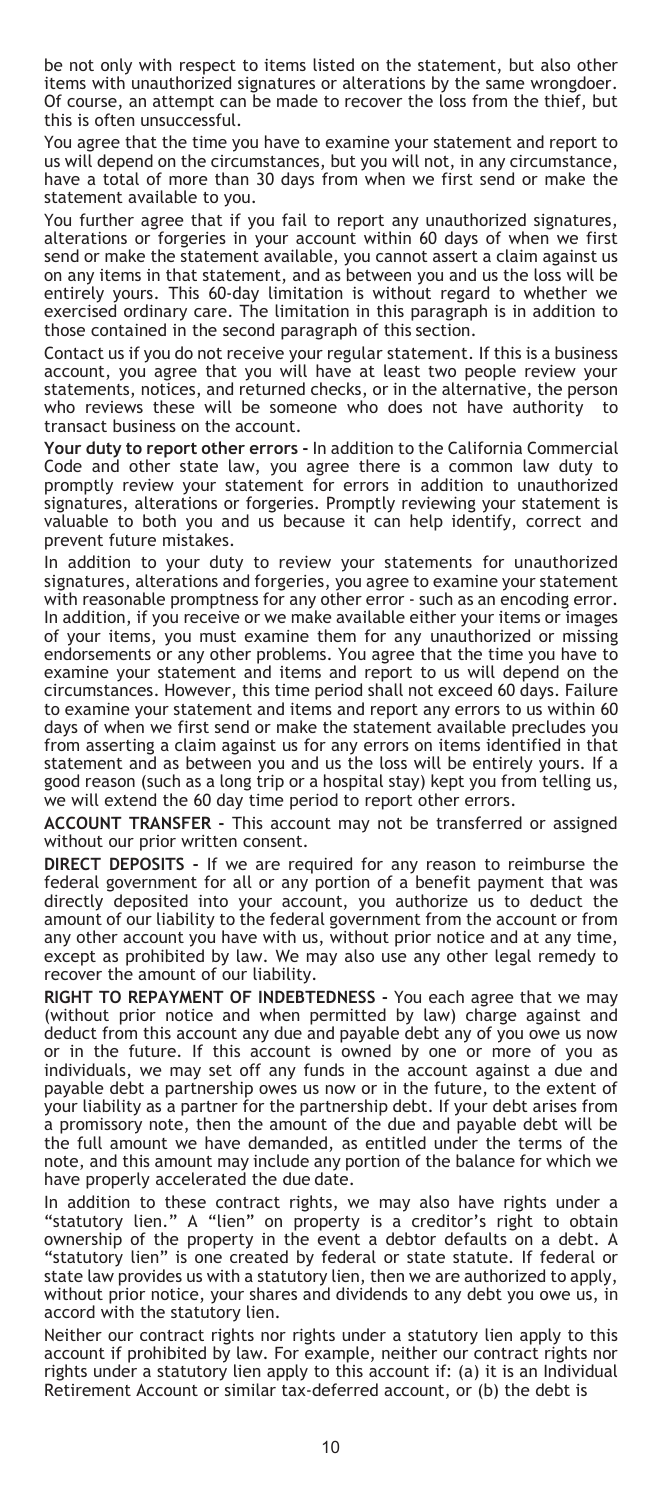created by a consumer credit transaction under a credit card plan (but this does not affect our rights under any consensual security interest), or

(c) the debtor's right of withdrawal arises only in a representative capacity. We will not be liable for the dishonor of any check or draft when the dishonor occurs because we charge and deduct an amount you owe us from your account. You agree to hold us harmless from any claim arising as a result of our exercise of our right to repayment.

#### <span id="page-11-0"></span>**COLLECTION COSTS -**

In the event collection efforts are required to obtain payment on this or any other account, You agree to pay all costs of collection, including but not limited to court costs, private process server fees, investigation fees, reasonable attorney fees incurred in the course of collecting any amounts owed under this Agreement or in the recovery of any collateral, or other costs incurred by Us.

In the event of Your default, You agree and understand that the Credit Union may retain the services of a collection agency and pay such agency a fee calculated on a percentage basis, in an amount not in excess of 25% of the unpaid debt after default, and You agree that the amount of such fee will be Our actual cost of collection, exclusive of any court costs and You agree to pay these amounts.

**RESTRICTIVE LEGENDS OR ENDORSEMENTS -** The automated processing of the large volume of checks we receive prevents us from inspecting or looking for restrictive legends, restrictive endorsements or other special instructions on every check. Examples of restrictive legends placed on checks are "must be presented within 90 days" or "not valid for more than \$1,000.00." The payee's signature accompanied by the words "for deposit only" is an example of a restrictive endorsement. For this reason, we are not required to honor any restrictive legend or endorsement or other special instruction placed on checks you write unless we have agreed in writing to the restriction or instruction. Unless we have agreed in writing, we are not responsible for any losses, claims, damages, or expenses that result from your placement of these restrictions or instructions on your checks.

**PAYMENT ORDER OF ITEMS -** The law permits us to pay items (such as checks or drafts) drawn on your account in any order. To assist you in handling your account with us, we are providing you with the following information regarding how we process the items that you authorize for payment. When processing drafts drawn on your account, our policy is to pay them according to the draft number. This should result in us paying drafts in the order you write them. When processing ACH items drawn on your account, our policy is to pay them according to the order received. If an item is presented without sufficient funds in your account to pay it, we may, at our discretion, pay the item (creating an overdraft) or return the item as unpaid. We encourage you to make careful records and practice good account management. This will help you to avoid writing checks or drafts without sufficient funds and incurring the resulting fees (e.g. Courtesy Pay fee).

**FACSIMILE SIGNATURES -** Unless you make advance arrangements with us, we have no obligation to honor facsimile signatures on your checks or other orders. If we do agree to honor items containing facsimile signatures, you authorize us, at any time, to charge you for all checks, drafts, or other orders, for the payment of money, that are drawn on us. You give us this authority regardless of by whom or by what means the facsimile signature(s) may have been affixed so long as they resemble the facsimile signature specimen filed with us, and contain the required number of signatures for this purpose. You must notify us at once if you suspect that your facsimile signature is being or has been misused.

**PLEDGES -** Each owner of this account may pledge all or any part of the funds in it for any purpose to which we agree. Any pledge of this account must first be satisfied before the rights of any surviving account owner or account beneficiary become effective. For example, if an account has two owners and one of the owners pledges the account (i.e., uses it to secure a debt) and then dies, (1) the surviving owner's rights in this account do not take effect until the debt has been satisfied, and (2) the debt may be satisfied with the funds in this account.

**CHECK PROCESSING -** We process items mechanically by relying solely on the information encoded in magnetic ink along the bottom of the items. This means that we do not individually examine all of your items to determine if the item is properly completed, signed and endorsed or to determine if it contains any information other than what is encoded in magnetic ink. You agree that we have exercised ordinary care if our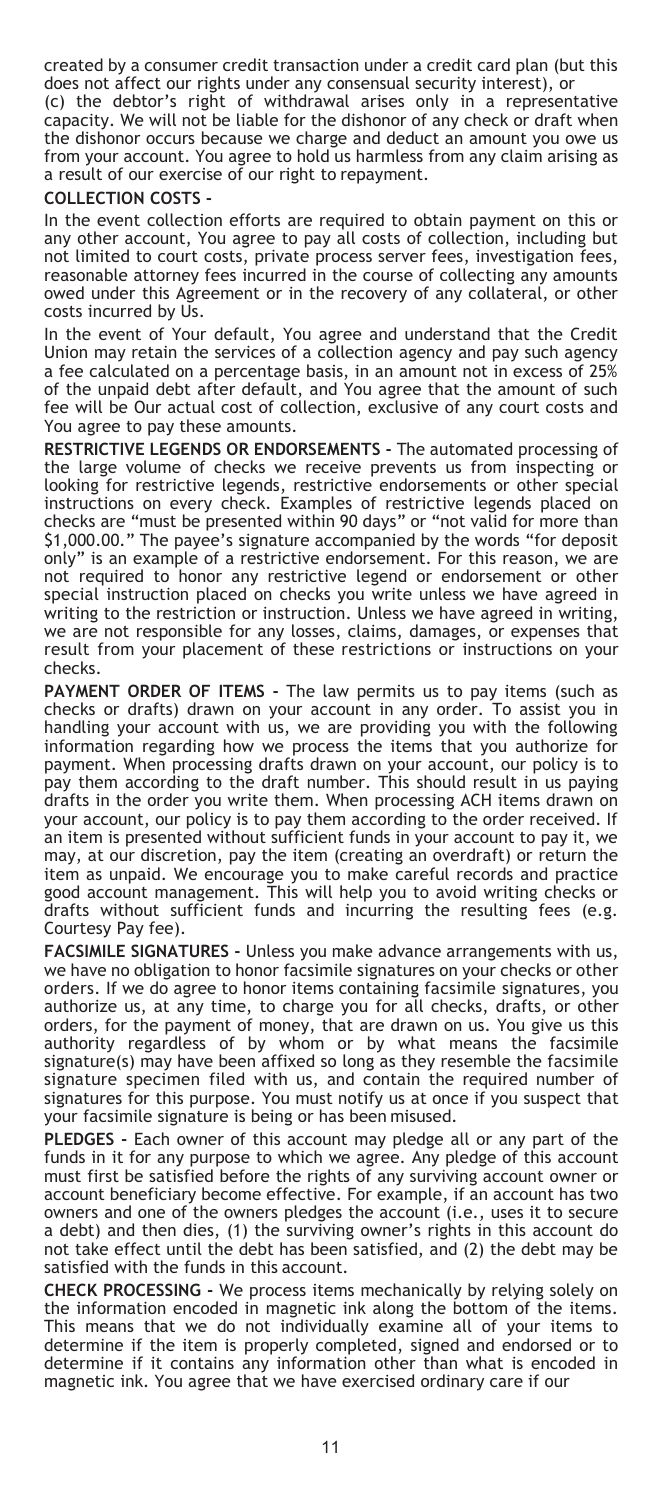automated processing is consistent with general banking practice, even though we do not inspect each item. Because we do not inspect each item, if you write a check to multiple payees, we can properly pay the check regardless of the number of endorsements unless you notify us in writing that the check requires multiple endorsements. We must receive the notice in time for us to have a reasonable opportunity to act on it, and you must tell us the precise date of the check, amount, check number and payee. We are not responsible for any unauthorized signature or alteration that would not be identified by a reasonable inspection of the item. Using an automated process helps us keep costs down for you and all account holders.

**CHECK CASHING -** We may charge a fee for anyone that does not have an account with us who is cashing a check, draft or other instrument written on your account. We may also require reasonable identification to cash such a check, draft or other instrument. We can decide what identification is reasonable under the circumstances and such identification may be documentary or physical and may include collecting a thumbprint or fingerprint.

**UNCLAIMED PROPERTY NOTICE -** Your property may be transferred to the appropriate state if no activity occurs in the account within the time period specified by state law.

**MEDALLION SIGNATURE GUARANTEE -** The Credit Union offers Medallion Signature Guarantees to members who have had an active share or loan for at least 6 months.

**ENDORSEMENTS -** We may accept for deposit any item payable to you or your order, even if they are not endorsed by you. We may give cash back to any one of you. We may supply any missing endorsement(s) for any item we accept for deposit or collection, and you warrant that all endorsements are genuine.

To ensure that your check or share draft is processed without delay, you must endorse it (sign it on the back) in a specific area. Your entire endorsement (whether a signature or a stamp) along with any other endorsement information (e.g. additional endorsements, ID information,<br>driver's license number, etc.) must fall within 1½" of the "trailing edge"<br>of a check. endorsements must be made in blue or black ink, so that they are readable by automated check processing equipment.

As you look at the front of a check, the "trailing edge" is the left edge. When you flip the check over, be sure to keep all endorsement information within 11 /2" of that edge.



BACK OF CHECK

It is important that you confine the endorsement information to this area since the remaining blank space will be used by others in the processing of the check to place additional needed endorsements and information. You agree that you will indemnify, defend, and hold us harmless for any loss, liability, damage or expense that occurs because your endorsement, another endorsement or information you have printed on the back of the check obscures our endorsement.

These endorsement guidelines apply to both personal and business checks.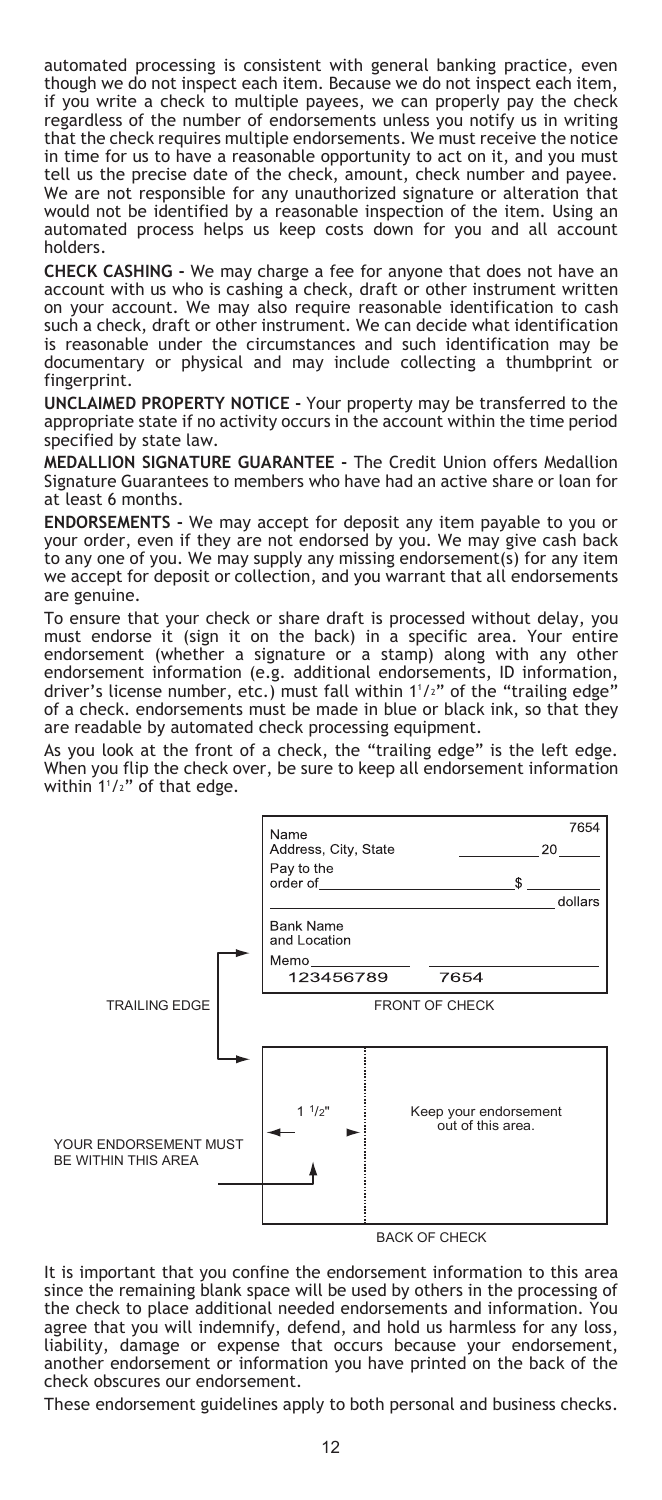**DEATH OR INCOMPETENCE -** You agree to notify us promptly if any person with a right to withdraw funds from your account(s) dies or is adjudicated (determined by the appropriate authority) incompetent. We may continue to honor your checks, items, and instructions until: (a) we know of your death or adjudication of incompetence, and (b) we have had a reasonable opportunity to act on that knowledge. You agree that we may pay or certify checks drawn on or before the date of death or adjudication of incompetence for up to ten (10) days after your death or adjudication of incompetence unless ordered to stop payment by someone claiming an interest in the account.

**FIDUCIARY ACCOUNTS -** Accounts may be opened by a person acting in a fiduciary capacity. A fiduciary is someone who is appointed to act on behalf of and for the benefit of another. We are not responsible for the actions of a fiduciary, including the misuse of funds. This account may be opened and maintained by a person or persons named as a trustee under a written trust agreement, or as executors, administrators, or conservators under court orders. You understand that by merely opening such an account, we are not acting in the capacity of a trustee in connection with the trust nor do we undertake any obligation to monitor or enforce the terms of the trust or letters.

**LEGAL ACTIONS AFFECTING YOUR ACCOUNT -** If we are served with a subpoena, restraining order, writ of attachment or execution, levy, garnishment, search warrant, or similar order relating to your account (termed "legal action" in this section), we will comply with that legal action. Or, in our discretion, we may freeze the assets in the account and not allow any payments out of the account until a final court determination regarding the legal action. We may do these things even if the legal action involves less than all of you. In these cases, we will not have any liability to you if there are insufficient funds to pay your items because we have withdrawn funds from your account or in any way restricted access to your funds in accordance with the legal action. Any fees or expenses we incur in responding to any legal action (including, without limitation, attorneys' fees and our internal expenses) may be charged against your account. The list of fees applicable to your account(s) provided elsewhere may specify additional fees that we may charge for certain legal actions.

**SECURITY -** It is your responsibility to protect the account number(s) and access device(s) (e.g., an ATM card, point-of-sale card and/or PIN) for your account(s). Do not discuss, compare, or share information about your account number(s) or access device(s) with anyone unless you are willing to give them full use of your money. Checks and electronic withdrawals are processed by automated methods, and anyone who obtains your account number or access device could use it to withdraw money from your account, with or without your permission.

Except for consumer electronic fund transfers subject to Regulation E, you agree that if we offer you services appropriate for your account to help identify and limit fraud or other unauthorized transactions against your account, such as positive pay or commercially reasonable security procedures, and you reject those services, you will be responsible for any fraudulent or unauthorized transactions which could have been prevented by the services we offered, unless we acted in bad faith or to the extent our negligence contributed to the loss.

**Account numbers -** Thieves can encode your account number on a check which looks and functions like an authorized check and can be used to withdraw money from your account. Your account number can also be used to issue a "remotely created check." Like a typical check, a remotely created check (sometimes called a telecheck, preauthorized draft or demand draft) is a draft or check that can be used to withdraw money from your account. Unlike a typical check or draft, however, a remotely created check is not issued by the paying bank and does not contain the signature of the account owner (or a signature purported to be the signature of the account owner). If you have truly authorized the remotely created check (to purchase a service or merchandise, for example), it is properly payable. But it can be risky to authorize a remotely created check. A swindler could issue a remotely created check in an amount greater than you authorized, or issue additional remotely created checks that you have not authorized. We will not know if the withdrawal is unauthorized or in an amount greater than the amount you have authorized. Payment can be made from your account even though you did not contact us directly and order the payment. **Access devices -** If you furnish your access device and grant actual authority to make transfers to someone who then exceeds that authority, you will be liable for the transfers unless we have been notified that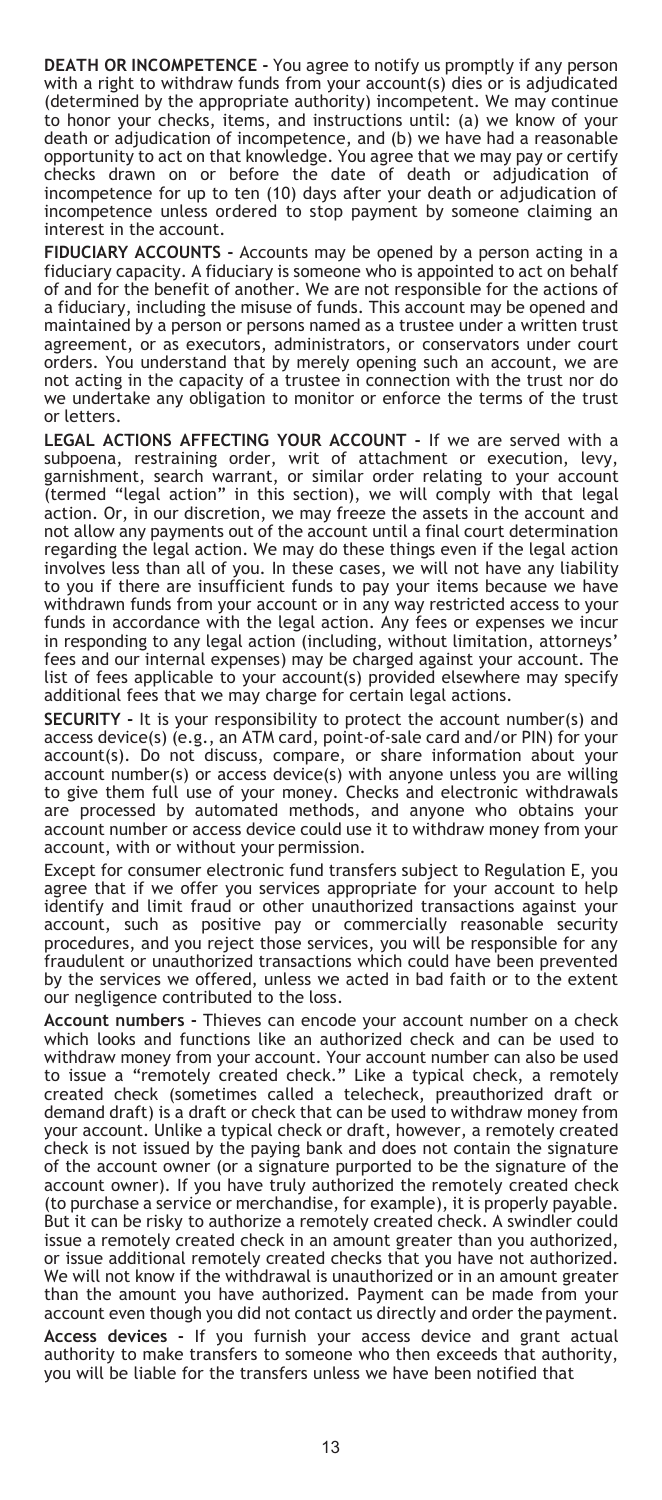transfers by that person are no longer authorized. Please review the additional information you have received or will receive regarding transfers by access device.

**Blank checks -** You must also take precaution in safeguarding your blank checks. Notify us at once if you think your blank checks have been lost or stolen. As between you and us, if you are negligent in safeguarding your checks, you must bear the loss entirely yourself, or share the loss with us if we failed to use ordinary care which substantially contributes to the loss.

#### **MONITORING AND RECORDING TELEPHONE CALLS AND CONSENT TO**

**RECEIVE COMMUNICATIONS -** Subject to federal and state law, we may monitor or record phone calls for security reasons, to maintain a record and to ensure that you receive courteous and efficient service. You consent in advance to any such recording.

To provide you with the best possible service in our ongoing business relationship for your account we may need to contact you about your account from time to time by telephone, text messaging or email. However, we first obtain your consent to contact you about your account in compliance with applicable consumer protection provisions in the federal Telephone Consumer Protection Act of 1991 (TCPA), CAN-SPAM Act and their related federal regulations and orders issued by the Federal Communications Commission (FCC).

- Your consent is limited to your account, and as authorized by applicable law and regulations.
- Your consent is voluntary and not conditioned on the purchase of any product or service from us.

With the above understandings, you authorize us to contact you regarding your account throughout its existence using any telephone numbers or email addresses that you have previously provided to us by virtue of an existing business relationship or that you may subsequently provide to us.

This consent is regardless of whether the number we use to contact you is assigned to a landline, a paging service, a cellular wireless service, a specialized mobile radio service, other radio common carrier service or any other service for which you may be charged for the call. You further authorize us to contact you through the use of voice, voice mail and text messaging, including the use of pre-recorded or artificial voice messages and an automated dialing device.

If necessary, you may change or remove any of the telephone numbers or email addresses at any time using any reasonable means to notify us.

**CLAIM OF LOSS -** If you claim a credit or refund because of a forgery, alteration, or any other unauthorized withdrawal, you agree to cooperate with us in the investigation of the loss, including giving us an affidavit containing whatever reasonable information we require concerning your account, the transaction, and the circumstances surrounding the loss. You will notify law enforcement authorities of any criminal act related to the claim of lost, missing, or stolen checks or unauthorized withdrawals. We will have a reasonable period of time to investigate the facts and circumstances surrounding any claim of loss. Unless we have acted in bad faith, we will not be liable for special or consequential damages, including loss of profits or opportunity, or for attorneys' fees incurred by you.

You agree that you will not waive any rights you have to recover your loss against anyone who is obligated to repay, insure, or otherwise reimburse you for your loss. You will pursue your rights or, at our option, assign them to us so that we may pursue them. Our liability will be reduced by the amount you recover or are entitled to recover from these other sources.

**ADDRESS OR NAME CHANGES -** You are responsible for notifying us of any change in your address or your name. Unless we agree otherwise, change of address or name must be made in writing by at least one of the account holders. Informing us of your address or name change on a check reorder form is not sufficient. We will attempt to communicate with you only by use of the most recent address you have provided to us. If provided elsewhere, we may impose a service fee if we attempt to locate you.

**RESOLVING ACCOUNT DISPUTES -** We may place an administrative hold on the funds in your account (refuse payment or withdrawal of the funds) if it becomes subject to a claim adverse to (1) your own interest; (2) others claiming an interest as survivors or beneficiaries of your account; or (3) a claim arising by operation of law. The hold may be placed for such period of time as we believe reasonably necessary to allow a legal proceeding to determine the merits of the claim or until we receive evidence satisfactory to us that the dispute has been resolved. We will not be liable for any items that are dishonored as a consequence of placing a hold on funds in your account for these reasons.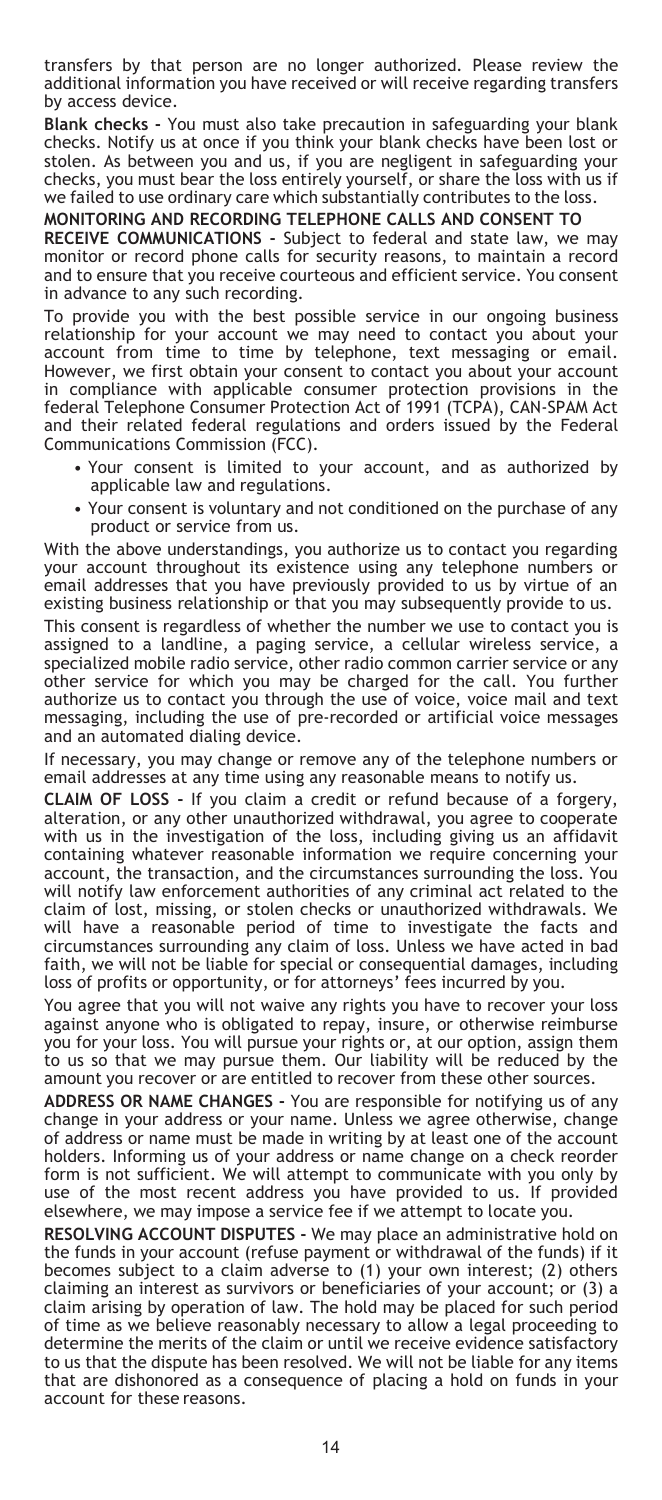**ACH AND WIRE TRANSFERS -** This agreement is subject to Article 4A of the Uniform Commercial Code - Fund Transfers as adopted in the state in which you have your account with us. If you originate a fund transfer and you identify by name and number a beneficiary financial institution, an intermediary financial institution or a beneficiary, we and every receiving or beneficiary financial institution may rely on the identifying number to make payment. We may rely on the number even if it identifies a financial institution, person or account other than the one named. You agree to be bound by automated clearing house association rules. These rules provide, among other things, that payments made to you, or originated by you, are provisional until final settlement is made through a Federal Reserve Bank or payment is otherwise made as provided in Article 4A-403(a) of the Uniform Commercial Code. If we do not receive such payment, we are entitled to a refund from you in the amount credited to your account and the party originating such payment will not be considered to have paid the amount so credited. Credit entries may be made by ACH. If we receive a payment order to credit an account you have with us by wire or ACH, we are not required to give you any notice of the payment order or credit.

**POWER OF ATTORNEY -** You may wish to appoint an agent to conduct transactions on your behalf. (We, however, have no duty or agreement whatsoever to monitor or insure that the acts of the agent are for your benefit.) This may be done by allowing your agent to sign in that capacity on the signature card or by separate form, such as a power of attorney. A power of attorney continues until your death or the death of the person given the power. If the power of attorney is not "durable," it is revoked when you become incompetent. We may continue to honor the transactions of the agent until: (a) we have received written notice or have actual knowledge of the termination of the authority or the death of an owner, and (b) we have had a reasonable opportunity to act on that notice or knowledge. You agree not to hold us responsible for any loss or damage you may incur as a result of our following instructions given by an agent acting under a valid power of attorney.

**STALE-DATED CHECKS -** We are not obligated to, but may at our option, pay a check, other than a certified check, presented for payment more than six months after its date. If you do not want us to pay a stale-dated check, you must place a stop-payment order on the check in the manner we have described elsewhere.

**UTMA ACCOUNTS -** Under the Uniform Transfers to Minors Act, the funds in the account are owned by the child who has unconditional use of the account when he or she reaches the age of majority. Before that time, the account may be accessed only by the custodian (or successor custodian), and the funds must be used for the benefit of the child. We, however, have no duty or agreement whatsoever to monitor or ensure that the acts of the custodian (or successor custodian) are for the child's benefit. We are not responsible to monitor age or eligibility for an UTMA account, even though our records may include the minor's date of birth. It is the custodian's responsibility to properly distribute the funds in the account upon the minor's death or attainment of the age of majority. For this type of account, the child's SSN/TIN is used for the Backup Withholding Certification.

**BACKUP WITHHOLDING/TIN CERTIFICATION -** Federal tax law requires us to report interest payments we make to you of \$10 or more in a year, and to include your taxpayer identification number (TIN) on the report (the taxpayer identification number is your social security number if you are an individual). Interest includes dividends, interest and bonus payments for purposes of this rule. Therefore, we require you to provide us with your TIN and to certify that it is correct. In some circumstances, federal law requires us to withhold and pay to the IRS a percentage of the interest that is earned on funds in your accounts. This is known as backup withholding. We will not have to withhold interest payments when you open your account if you certify your TIN and certify that you are not subject to backup withholding due to underreporting of interest. (There are special rules if you do not have a TIN but have applied for one, if you are a foreign person, or if you are exempt from the reporting requirements.) We may subsequently be required to begin backup withholding if the IRS informs us that you supplied an incorrect TIN or that you underreported your interest income.

**TRUNCATION, SUBSTITUTE CHECKS, AND OTHER CHECK IMAGES -** If you truncate an original check and create a substitute check, or other paper or electronic image of the original check, you warrant that no one will be asked to make payment on the original check, a substitute check or any other electronic or paper image, if the payment obligation relating to the original check has already been paid. You also warrant that any substitute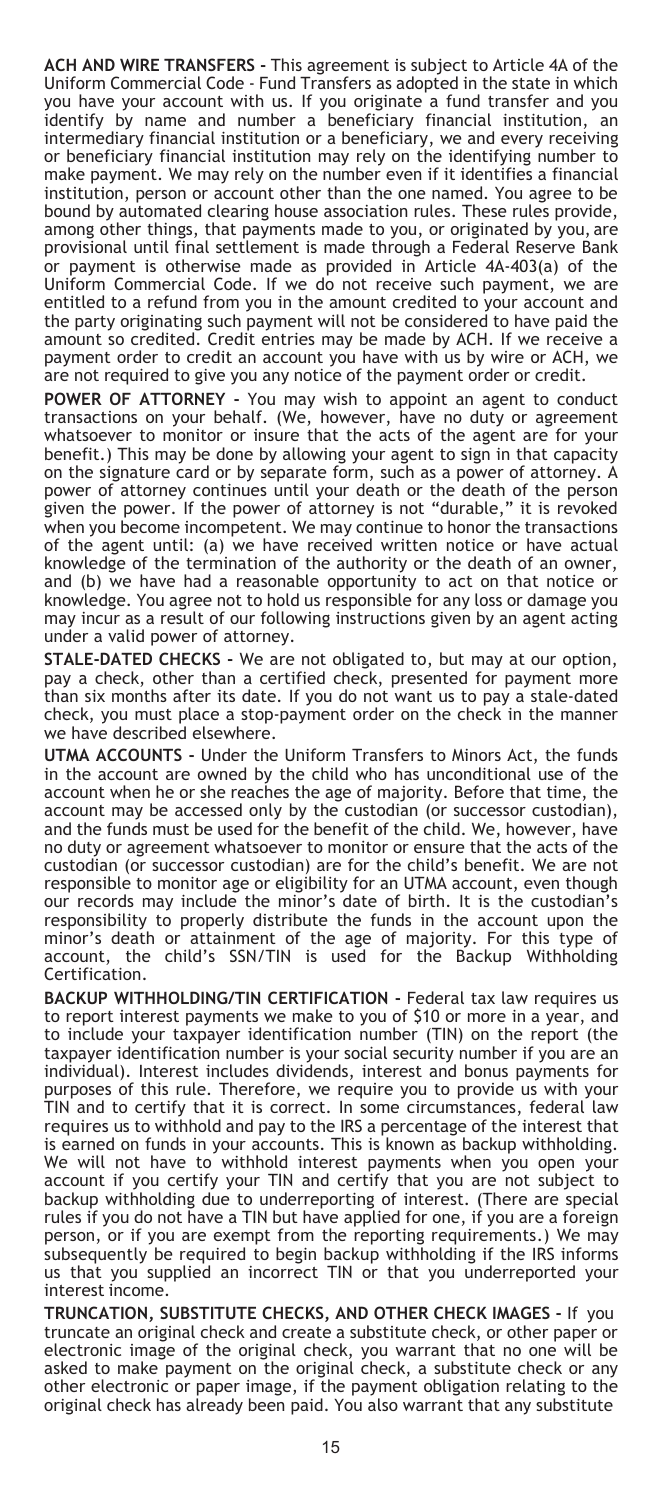check you create conforms to the legal requirements and generally accepted specifications for substitute checks. You agree to retain the original check in conformance with our internal policy for retaining original checks. You agree to indemnify us for any loss we may incur as a result of any truncated check transaction you initiate. We can refuse to accept substitute checks that have not previously been warranted by a bank or other financial institution in conformance with the Check 21 Act. Unless specifically stated in a separate agreement between you and us, we do not have to accept any other electronic or paper image of an original check.

**UNLAWFUL INTERNET GAMBLING NOTICE -** Restricted transactions as defined in Federal Reserve Regulation GG are prohibited from being processed through this account or relationship. Restricted transactions generally include, but are not limited to, those in which credit, electronic fund transfers, checks, or drafts are knowingly accepted by gambling businesses in connection with the participation by others in unlawful Internet gambling.

**INTERNATIONAL ACH TRANSACTIONS AND WIRE TRANSFERS -** Financial institutions are required by law to scrutinize or verify any international ACH transaction (IAT) and international wire transfer that they receive or process against the Specially Designated Nationals (SDN) list of the Office of Foreign Assets Control (OFAC). This action may, from time to time, cause us to temporarily suspend processing of an IAT or international wire and potentially affect the settlement and/or availability of such transactions. It is Altura's policy not to receive or send international wires from or to any OFAC sanctioned country.

#### <span id="page-16-0"></span>**CALIFORNIA CONSUMER PRIVACY ACT NOTICE**

**Statement of Compliance with California Civil Code § 1798.100(b):** The California Consumer Privacy Act ("CCPA") confers statutory rights and protections aimed providing California consumers with greater control and transparency over the use of their personal information ("PI") by affected businesses operating within this state. CCPA provides an exemption for its privacy provisions (with the exception of its data breach provisions), which, pursuant to California Civil Code § 1798.145(e) *"do not apply to personal information collected, processed, sold or disclosed pursuant to the Gramm-Leach-Bliley Act (Public Law 106-102), and implementing regulations, or the California Financial Information Privacy Act (Division 1.4(commencing with Section 4050 of the Financial Code."*

**Categories of PI Collected:** The categories of PI collected by the Credit Union include the following: (1) identifiers (such as a real name, alias, postal address, unique personal identifier, online identifier, IP address, email address, account name, social security number, driver's license number, passport number, or other similar identifiers); (2) signature, physical characteristics or description, telephone number, state identification card number, insurance policy number, education, bank account number, credit card number, debit card number, or any other financial information, medical information, or health insurance information (excluding publicly available information lawfully made accessible to the general public from federal, state, or local government records); (3) characteristics of protected classifications (race, gender, ethnicity, etc.) under California or federal law; (4) commercial information, including records of personal property, products or services purchased, obtained or considered or other purchasing or consuming histories or tendencies; (5) biometric information; (6) internet or other electronic network activity information, including, but not limited to browsing history, search history, and information regarding a consumer's interaction with an internet website, application, or advertisement; (7) geolocation data; (8) audio, electronic, visual, thermal, olfactory, or similar information; (9) professional or employment-related information; (10) education information; and (11) inferences drawn from this information to create a profile about the consumer's preferences, characteristics, psychological trends, predispositions, behavior, attitudes, intelligence, abilities, and aptitudes. **Purpose of PI Collected:**  The Credit Union collects the categories of PI cited above in order to market, originate, and administer its financial products and services.

**Additional Information:** In order to obtain more information, including how to request information and submit a verifiable consumer request, please call the Credit Union's toll-free number at 888-883-7228, or visit [https://www.alturacu.com/disclosures/.](http://www.alturacu.com/disclosures/)

—————————————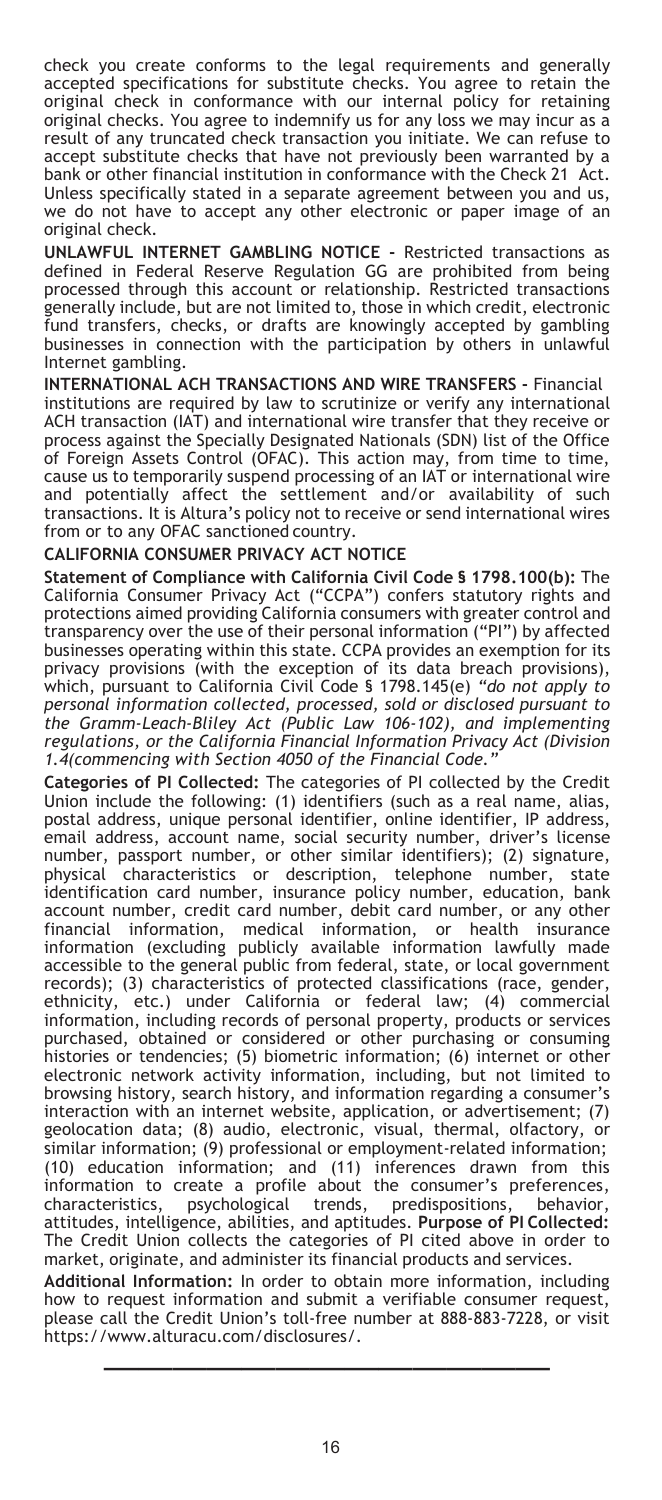# **ELECTRONIC FUND TRANSFERS YOUR RIGHTS AND RESPONSIBILITIES**

Indicated below are types of Electronic Fund Transfers we are capable of handling, some of which may not apply to your account. Please read this disclosure carefully because it tells you your rights and obligations for the transactions listed. You should keep this notice for future reference.

**Electronic Fund Transfers Initiated By Third Parties.** You may authorize a third party to initiate electronic fund transfers between your account and the third party's account. These transfers to make or receive payment may be one-time occurrences or may recur as directed by you. These transfers may use the Automated Clearing House (ACH) or other payments network. Your authorization to the third party to make these transfers can occur in a number of ways. For example, your authorization to convert a check or draft to an electronic fund transfer or to electronically pay a returned check or draft charge can occur when a merchant provides you with notice and you go forward with the transaction (typically, at the point of purchase, a merchant will post a sign and print the notice on a receipt). In all cases, these third party transfers will require you to provide the third party with your account number and credit union information. This information can be found on your check or draft as well as on a deposit or withdrawal slip. Thus, you should only provide your credit union and account information (whether over the phone, the Internet, or via some other method) to trusted third parties whom you have authorized to initiate these electronic fund transfers. Examples of these transfers include, but are not limited to:

- **• Preauthorized credits.** You may make arrangements for certain direct deposits to be accepted into your checking or share savings account(s).
- **• Preauthorized payments.** You may make arrangements to pay certain recurring bills from your checking or share savings account(s).
- **• Electronic check or draft conversion.** You may authorize a merchant or other payee to make a one-time electronic payment from your checking or share draft account using information from your check or draft to pay for purchases or pay bills.
- **• Electronic returned check or draft charge.** You may authorize a merchant or other payee to initiate an electronic funds transfer to collect a charge in the event a check or draft is returned for insufficient funds.

**Money Talks Telephone Transfers - types of transfers -** You may access your account by telephone 24-hours-a-day at 1-877-684-7728 or 951-684- 7728 using your personal identification number, a touch tone phone, and your account numbers, to:

- **•** transfer funds from checking to checking
- **•** transfer funds from checking to share savings
- **•** transfer funds from share savings to checking
- **•** transfer funds from share savings to share savings
- **•** transfer funds from line of credit to checking
- **•** transfer funds from line of credit to share savings
- **•** make payments from checking to loan accounts with us
- **•** make payments from share savings to loan accounts with us
- **•** get information about:
	- **-** the account balance of checking accounts
	- **-** the last six months deposits to checking accounts
	- **-** the last six months withdrawals from checking accounts
	- **-** the account balance of share savings accounts
	- **-** the last six months deposits to share savings accounts
	- **-** the last six months withdrawals from share savings accounts

**ATM Transfers - types of transfers, dollar limitations, and charges -** You may access your account(s) by ATM using your ATM card and personal identification number or Mastercard® Debit Card and personal identification number, to:

- **•** make deposits to checking account(s)
- **•** make deposits to share savings account(s)
- **•** get cash withdrawals from checking or share savings account(s) according to the following ATM/POS Limit table: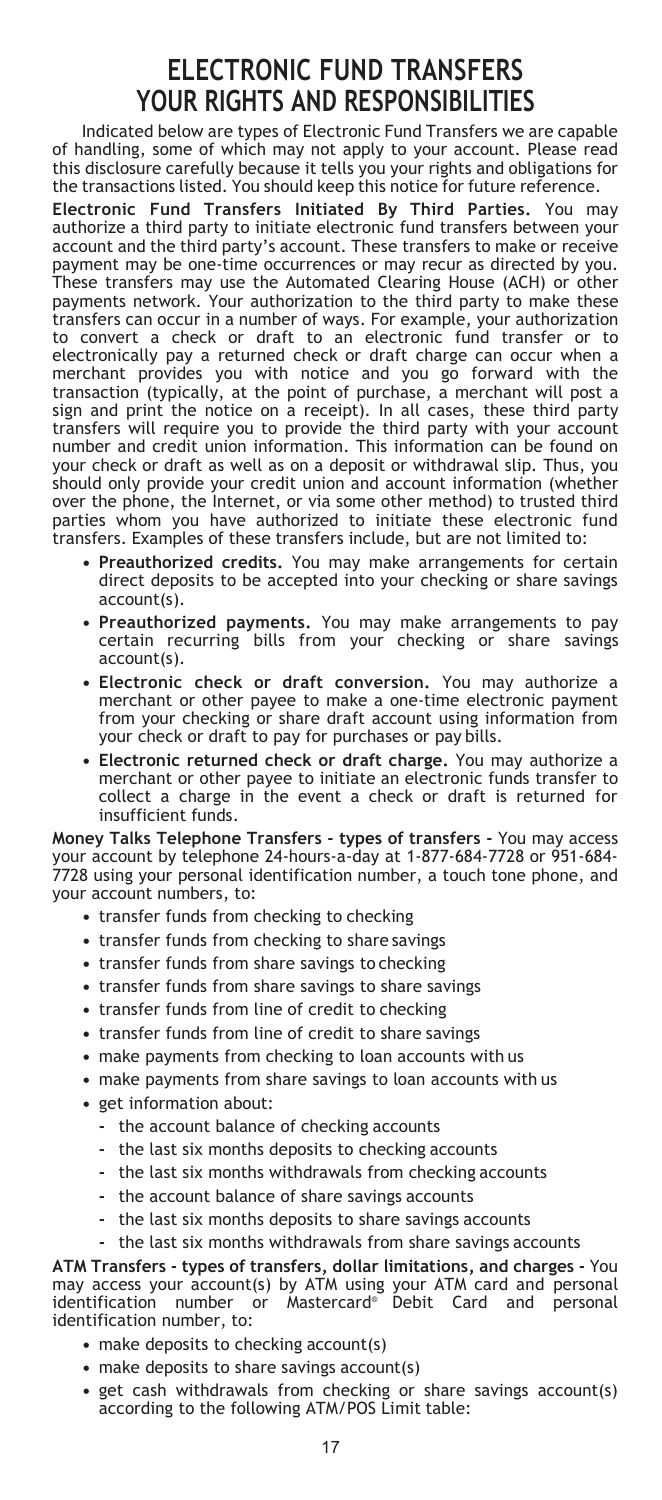| <b>ATM/POS Limit</b> | Criteria                                                                                                        |
|----------------------|-----------------------------------------------------------------------------------------------------------------|
| \$300/day            | New Member                                                                                                      |
| \$500/day            | Member for at least 6 months in good<br>standing (no charge-off's) No more<br>than 6 rejected unpaid items PDD  |
| \$750/day            | Member for at least one year in good<br>standing (no charge-off's) No more<br>than 4 rejected unpaid items PDD  |
| \$1,000/day          | Member for at least two years in good<br>standing (no charge-off's) No more<br>than 2 rejected unpaid items PDD |

**-** there is a charge per withdrawal at ATMs we do not own or operate or non-Co-Op network ATMs

- **•** transfer funds from share savings to checkingaccount(s)
- **•** transfer funds from checking to share savingsaccount(s)
- **•** get information about:
	- **-** the account balance of your checking account(s)
	- **-** the account balance of your share savings accounts

Some of these services may not be available at all terminals.

**Types of ATM Card Point-of-Sale Transactions -** You may access your checking or share savings account(s) to purchase goods (in person), pay for services (in person), get cash from a merchant, if the merchant permits, or from a participating financial institution, and do anything that a participating merchant will accept.

**Point-of-Sale Transactions - dollar limitations -** Using your card:

**•** refer to the ATM/POS limit table

**Types of Mastercard Debit Card Point-of-Sale Transactions -** You may access your checking account(s) to purchase goods (in person, online, or by phone), pay for services (in person, online, or by phone), get cash from a merchant, if the merchant permits, or from a participating financial institution, and do anything that a participating merchant will accept.

**Point-of-Sale Transactions - dollar limitations -** Using your card:

**•** refer to the ATM/POS limit table

**Currency Conversion Transactions.** You can make transactions in currencies other than U.S. dollars. If you do, Mastercard will convert the amount of the transaction to U.S. dollars. Mastercard uses either: (1) a rate Mastercard selects from the range of rates available in wholesale currency markets for the applicable central processing date; or (2) a rate set by a government for the applicable central processing date. The conversion rate may be different from the published rate in effect on the day that you made the transaction or that we posted the transaction to your Account. In addition, the credit union will assess an additional fee equal to 0.2% of the transaction amount requiring a currency conversion.

**NOTE: Please exercise discretion in verifying the type of currency that a merchant requires to complete a transaction.** 

**Foreign/International Transactions:** For authorized transactions (e.g. debit card purchases) with foreign or international merchants, which are processed in foreign countries, the credit union will assess an additional fee equal to 0.8% of the transaction amount.

**NOTE: Please exercise discretion in verifying whether transactions with foreign merchants are processed in foreign countries.** For example, the additional fee cited above would be assessed for an internet transaction made by a consumer within the U.S., but with a foreign merchant that processes the purchase in a foreign country.

**Advisory Against Illegal Use.** You agree not to use your card(s) for illegal gambling or other illegal purpose. Display of a payment card logo by, for example, an online merchant does not necessarily mean that transactions are lawful in all jurisdictions in which the cardholder may be located.

**Mastercard Automatic Billing Updater Notice of Right to Opt Out.** Your Altura Credit Union debit card will be automatically enrolled in the free Mastercard® Automatic Billing Updater (ABU) service. ABU helps participating merchants who receive recurring payments from your card have access to current card account information on file. For instance, participating merchants will have access to information about card expiration, or if you report that your card has been lost or stolen. You are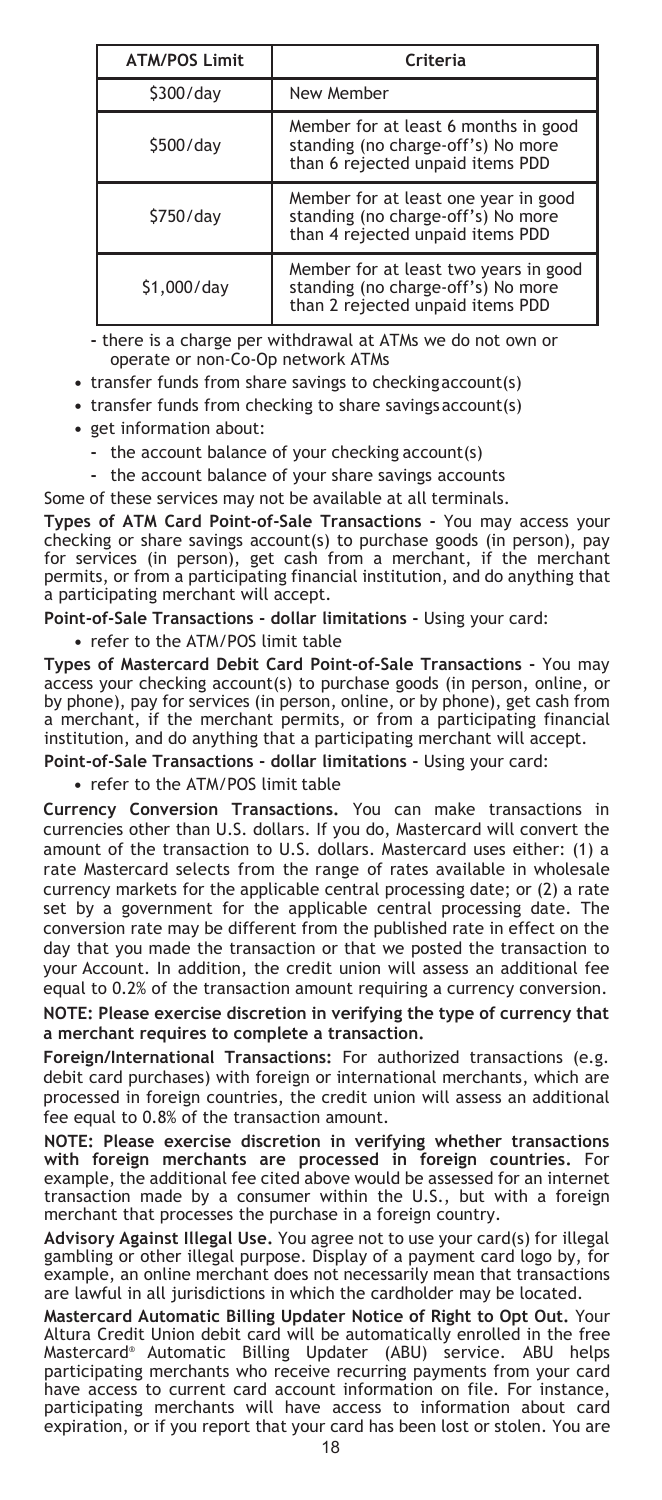entitled to opt out of this service. You may opt out at any time.

If you want to opt out, email us a[t cardservices@alturacu.com. Y](mailto:cardservices@alturacu.com)ou must include your name and card number. If you opt out, you may opt back in if you decide you want the Mastercard Automatic Billing Updater service in the future. You may opt in the same way(s) that you can opt out.

**Online Banking Computer Transfers - types of transfers -** You may access your account(s) by computer through the internet by logging onto our website at [www.Alturacu.com a](http://www.alturacu.com/)nd using your password and account numbers, to:

- **•** transfer funds from checking to checking
- **•** transfer funds from checking to share savings
- **•** transfer funds from share savings to checking
- **•** transfer funds from share savings to share savings
- **•** transfer funds from line of credit to checking
- **•** transfer funds from line of credit to share savings
- **•** make payments from checking to loan account(s) with us
- **•** make payments from share savings to loan account(s) with us
- **•** get information about:
	- **-** the account balance of checking account(s)
	- **-** the last six months deposits to checking accounts
	- **-** the last six months withdrawals from checking accounts
	- **-** the account balance of share savings account(s)
	- **-** the last six months deposits to share savings accounts
	- **-** the last six months withdrawals from share savingsaccounts

Use of any particular access device to access your account may be suspended at any time if; you are delinquent on a loan, commit account abuse or fraud, conduct transactions that may be viewed as suspicious, or any other activity that may be deemed detrimental to the credit union.

#### **FEES**

- **•** We do not charge for direct deposits to any type ofaccount.
- **•** We do not charge for preauthorized payments from any type of account.

Except as indicated elsewhere, we do not charge for these electronic fund transfers.

**ATM Operator/Network Fees.** When you use an ATM not owned by us, you may be charged a fee by the ATM operator or any network used (and you may be charged a fee for a balance inquiry even if you do not complete a fund transfer).

#### **DOCUMENTATION**

- **• Terminal transfers.** You can get a receipt at the time you make a transfer to or from your account using an automated teller machine or point-of-sale terminal. However, you may not get a receipt if the amount of the transfer is \$15 or less.
- **• Preauthorized credits.** If you have arranged to have direct deposits made to your account at least once every 60 days from the same person or company, you can call us at 1-877-684-7728 to find out whether or not the deposit has been made.

#### **• Periodic statements.**

You will get a monthly account statement from us for your checking accounts.

You will get a monthly account statement from us for your share savings accounts, unless there are no transfers in a particular month. In any case, you will get a statement at least quarterly.

#### **PREAUTHORIZED PAYMENTS**

**• Right to stop payment and procedure for doing so.** If you have told us in advance to make regular payments out of your account, you can stop any of these payments. Here is how:

Call or write us at the telephone number or address listed in this disclosure in time for us to receive your request 3 business days or more before the payment is scheduled to be made. If you call, we may also require you to put your request in writing and get it to us within 14 days after you call.

Please refer to our separate fee schedule for the amount we will charge you for each stop-payment order you give.

**• Notice of varying amounts.** If these regular payments may vary in amount, the person you are going to pay will tell you, 10 days before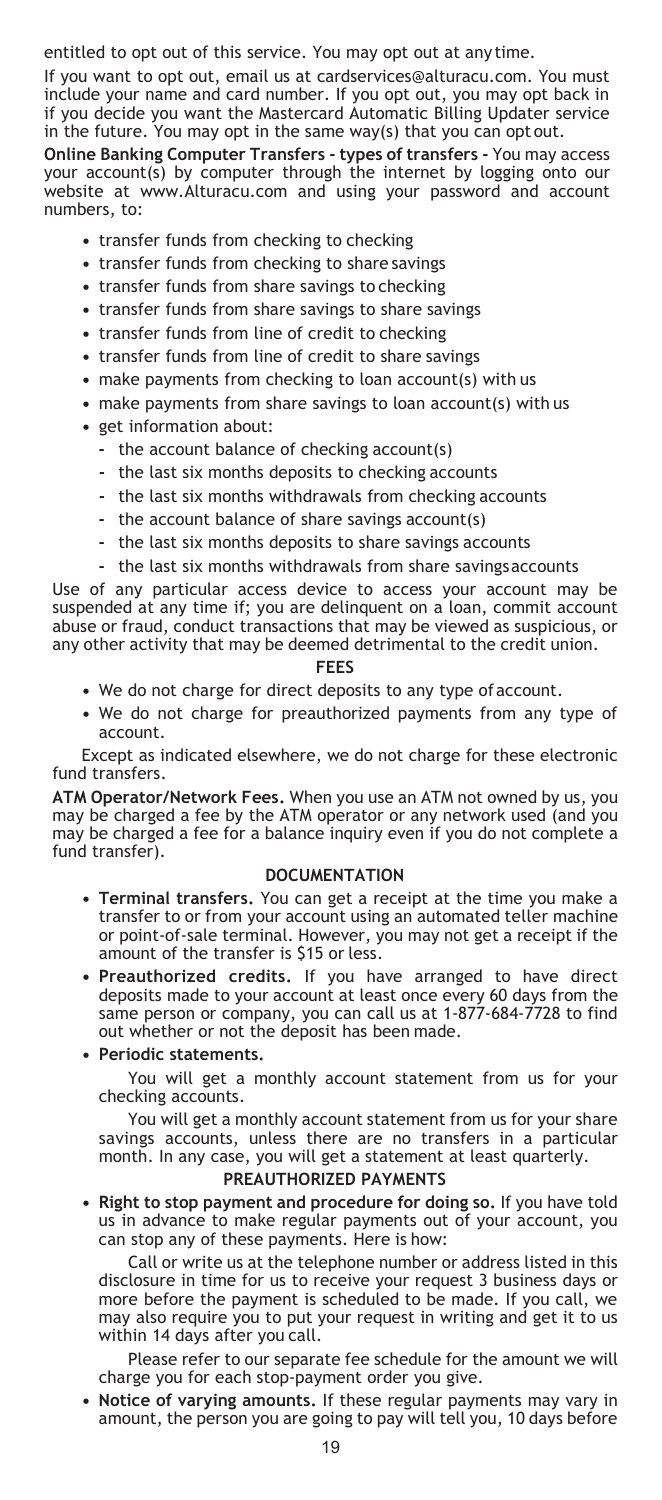each payment, when it will be made and how much it will be. (You may choose instead to get this notice only when the payment would differ by more than a certain amount from the previous payment, or when the amount would fall outside certain limits that you set.)

#### **• Liability for failure to stop payment of preauthorized transfer.**

If you order us to stop one of these payments 3 business days or more before the transfer is scheduled, and we do not do so, we will be liable for your losses or damages.

#### **FINANCIAL INSTITUTION'S LIABILITY**

**Liability for failure to make transfers.** If we do not complete a transfer to or from your account on time or in the correct amount according to our agreement with you, we will be liable for your losses or damages. However, there are some exceptions. We will not be liable, for instance:

- (1) If, through no fault of ours, you do not have enough money in your account to make the transfer.
- (2) If you have an overdraft line and the transfer would go over the credit limit.
- (3) If the automated teller machine where you are making the transfer does not have enough cash.
- (4) If the terminal or system was not working properly and you knew about the breakdown when you started the transfer.
- (5) If circumstances beyond our control (such as fire or flood) prevent the transfer, despite reasonable precautions that we have taken.
- (6) There may be other exceptions stated in our agreement withyou. **CONFIDENTIALITY**

#### We will disclose information to third parties about your account or the transfers you make:

- (1) where it is necessary for completing transfers; or
- (2) in order to verify the existence and condition of your account for a third party, such as a credit bureau or merchant; or
- (3) in order to comply with a government agency or court orders; or
- (4) as explained in the separate Privacy Disclosure.

#### **UNAUTHORIZED TRANSFERS**

#### **(a) Consumer liability.**

*• Generally.* Tell us AT ONCE if you believe your card and/or code has been lost or stolen, or if you believe that an electronic fund transfer has been made without your permission using information from your check or draft. Telephoning is the best way of keeping your possible losses down. You could lose all the money in your account (plus your maximum overdraft line of credit). You can lose no more than \$50 if someone used your card and/or code without your permission, and, either:

- (i) your card can be used to initiate a transaction without a PIN or other personal identification number, or
- (ii) you tell us within 2 business days after you learn of the loss or theft of your card and/or code. If you do NOT tell us within 2 business days after you learn of the loss or theft of your card and/or code, and we can prove we could have stopped someone from using your card and/or code without your permission if you had told us, you could lose as much as \$500.

Also, if your statement shows transfers that you did not make, including those made by card, code or other means, tell us at once. If you do not tell us within 60 days after the statement was mailed to you, you may not get back any money you lost after the 60 days if we can prove that we could have stopped someone from taking the money if you had told us in time. If a good reason (such as a long trip or a hospital stay) kept you from telling us, we will extend the time periods.

**•** *Additional Limits on Liability for Mastercard Debit Card.* You will not be liable for any unauthorized transactions using your Mastercard Debit Card if: (i) you can demonstrate that you have exercised reasonable care in safeguarding your card from the risk of loss or theft, and (ii) upon becoming aware of a loss or theft, you promptly report the loss or theft to us. Mastercard is a registered trademark, and the circles design is a trademark of Mastercard International Incorporated.

**(b) Contact in event of unauthorized transfer.** If you believe your card and/or code has been lost or stolen, call or write us at the telephone number or address listed in this disclosure. You should also call the number or write to the address listed in this disclosure if you believe a transfer has been made using the information from your check or draft without your permission.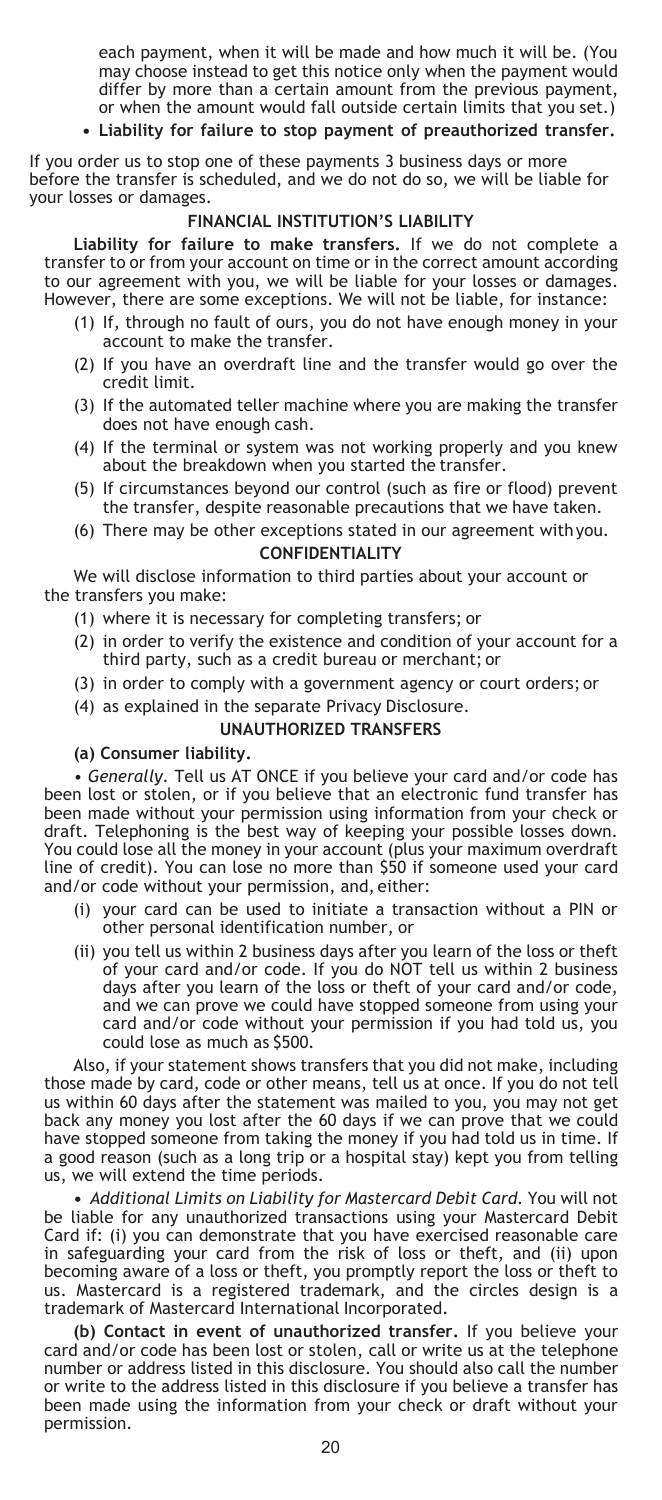#### **ERROR RESOLUTION NOTICE**

In Case of Errors or Questions About Your Electronic Transfers, Call or Write us at the telephone number or address listed in this disclosure, as soon as you can, if you think your statement or receipt is wrong or if you need more information about a transfer listed on the statement or receipt. We must hear from you no later than 60 days after we sent the FIRST statement on which the problem or error appeared.

- (1) Tell us your name and account number (if any).
- (2) Describe the error or the transfer you are unsure about, and explain as clearly as you can why you believe it is an error or why you need more information.
- (3) Tell us the dollar amount of the suspected error.

If you tell us orally, we may require that you send us your complaint or question in writing within 10 business days.

We will determine whether an error occurred within 10 business days (20 business days if the transfer involved a new account) after we hear from you and will correct any error promptly. If we need more time, however, we may take up to 45 days (90 days if the transfer involved a new account, a point-of-sale transaction, or a foreign-initiated transfer) to investigate your complaint or question. If we decide to do this, we will credit your account within 10 business days (20 business days if the transfer involved a new account) for the amount you think is in error, so that you will have the use of the money during the time it takes us to complete our investigation. If we ask you to put your complaint or question in writing and we do not receive it within 10 business days, we may not credit your account. Your account is considered a new account for the first 30 days after the first deposit is made, unless each of you already has an established account with us before this account is opened. Your account is considered a new account for the first 30 days after the first deposit is made.

We will tell you the results within three business days after completing our investigation. If we decide that there was no error, we will send you a written explanation.

You may ask for copies of the documents that we used in our investigation.

#### ALTURA CREDIT UNION MEMBER SERVICE CENTER 2847 CAMPUS PARKWAY RIVERSIDE, CA 92507 Excluding Federal Holidays Phone: 1-888-883-7228 MORE DETAILED INFORMATION IS AVAILABLE ON REQUEST **NOTICE OF ATM/NIGHT DEPOSIT FACILITY USER PRECAUTIONS**

As with all financial transactions, please exercise discretion when using an automated teller machine (ATM) or night deposit facility. For your own safety, be careful. The following suggestions may be helpful.

- Prepare for your transactions at home (for instance, by filling out a deposit slip) to minimize your time at the ATM or night deposit facility.
- 2. Mark each transaction in your account record, but not while at the ATM or night deposit facility. Always save your ATM receipts. Don't leave them at the ATM or night deposit facility because they may contain important account information.
- 3. Compare your records with the account statements you receive.
- 4. Don't lend your ATM card to anyone.
- 5. Remember, do not leave your card at the ATM. Do not leave any documents at a night deposit facility.
- 6. Protect the secrecy of your Personal Identification Number (PIN). Protect your ATM card as though it were cash. Don't tell anyone your PIN. Don't give anyone information regarding your ATM card or PIN over the telephone. Never enter your PIN in any ATM that does not look genuine, has been modified, has a suspicious device attached, or is operating in a suspicious manner. Don't write your PIN where it can be discovered. For example, don't keep a note of your PIN in your wallet or purse.
- 7. Prevent others from seeing you enter your PIN by using your body to shield their view.
- 8. If you lose your ATM card or if it is stolen, promptly notify us. You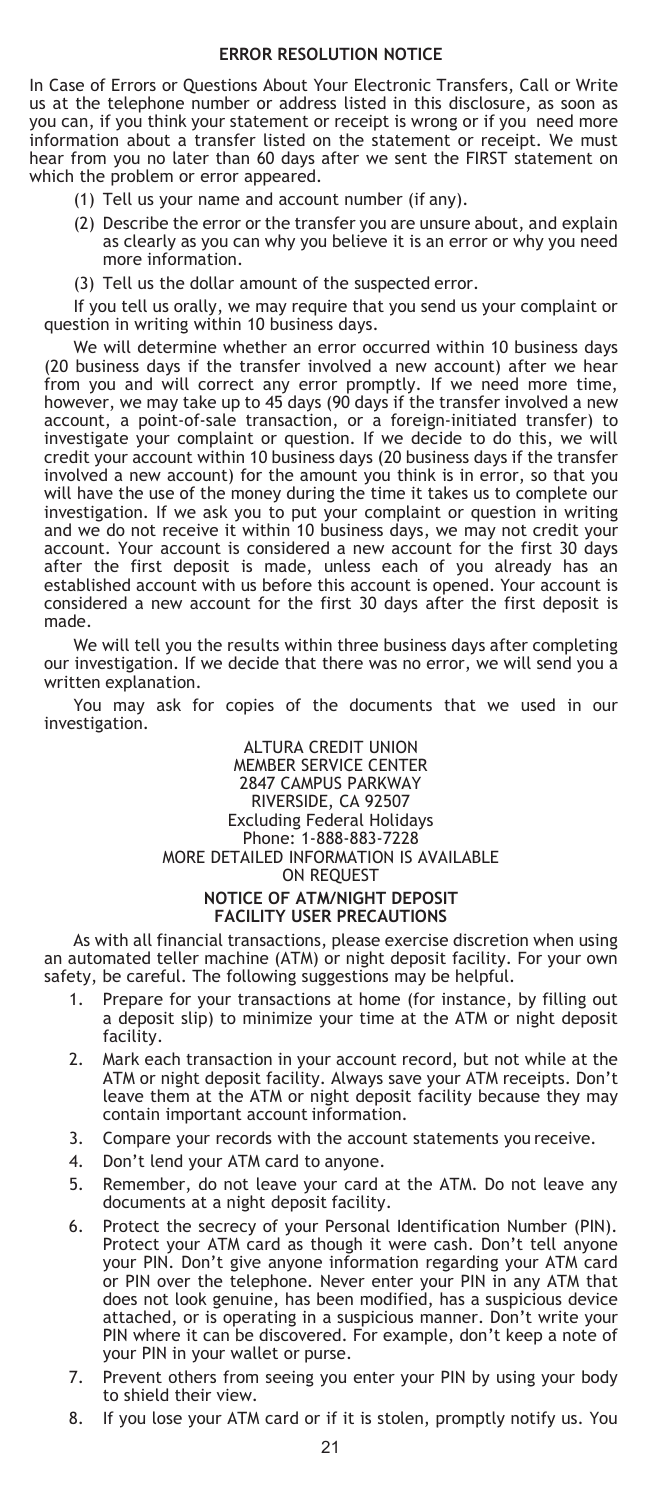should consult the other disclosures you have received about electronic fund transfers for additional information about what to do if your card is lost or stolen

- 9. When you make a transaction, be aware of your surroundings. Look out for suspicious activity near the ATM or night deposit facility, particularly if it is after sunset. At night, be sure that the facility (including the parking area and walkways) is well lighted. Consider having someone accompany you when you use the facility, especially after sunset. If you observe any problem, go to another ATM or night deposit facility.
- 10. Don't accept assistance from anyone you don't know when using an ATM or night deposit facility.
- 11. If you notice anything suspicious or if any other problem arises after you have begun an ATM transaction, you may want to cancel the transaction, pocket your card and leave. You might consider using another ATM or coming back later.
- 12. Don't display your cash; pocket it as soon as the ATM transaction is completed and count the cash later when you are in the safety of your own car, home, or other secure surrounding.
- 13. At a drive-up facility, make sure all the car doors are locked and all of the windows are rolled up, except the driver's window. Keep the engine running and remain alert to your surroundings.
- 14. We want the ATM and night deposit facility to be safe and convenient for you. Therefore, please tell us if you know of any problem with a facility. For instance, let us know if a light is not working or there is any damage to a facility. Please report any suspicious activity or crimes to both the operator of the facility and the local law enforcement officials immediately.

# ————————————— **YOUR ABILITY TO WITHDRAW FUNDS**

<span id="page-22-0"></span>This policy statement applies to "transaction" accounts and savings accounts. Transaction accounts, in general, are accounts which permit an unlimited number of payments to third persons and an unlimited number of telephone and preauthorized transfers to other accounts of yours with us. Checking accounts are the most common transaction accounts. Feel free to ask us whether any of your other accounts might also be under this policy.

Our policy is to make funds from your cash, check, and electronic deposits generally available to you immediately. At that time, you can withdraw the funds in cash and we will use the funds to pay checks that you have written.

Please remember that even after we have made funds available to you, and you have withdrawn the funds, you are still responsible for checks you deposit that are returned to us unpaid and for any other problems involving your deposit.

For determining the availability of your deposits, every day is a business day, except Saturdays, Sundays, and federal holidays. If you make a deposit before closing on a business day that we are open, we will consider that day to be the day of your deposit. However, if you make a deposit after closing or on a day we are not open, we will consider that the deposit was made on the next business day we are open.

If you make a deposit at an ATM before 12:00 A.M. (midnight) on a business day that we are open, we will consider that day to be the day of your deposit. However, if you make a deposit at an ATM after 12:00 A.M. (midnight) or on a day we are not open, we will consider that the deposit was made on the next business day we are open.

If we cash a check for you that is drawn on another financial institution, we may withhold the availability of a corresponding amount of funds that are already in your account. Those funds will be available at the time funds from the check we cashed would have been available if you had deposited it.

If we accept for deposit a check that is drawn on another financial institution, we may make funds from the deposit available for withdrawal immediately but delay your availability to withdraw a corresponding amount of funds that you have on deposit in another account with us. The funds in the other account would then not be available for withdrawal until the time periods that are described elsewhere in this disclosure for the type of check that you deposited.

#### **LONGER DELAYS MAY APPLY**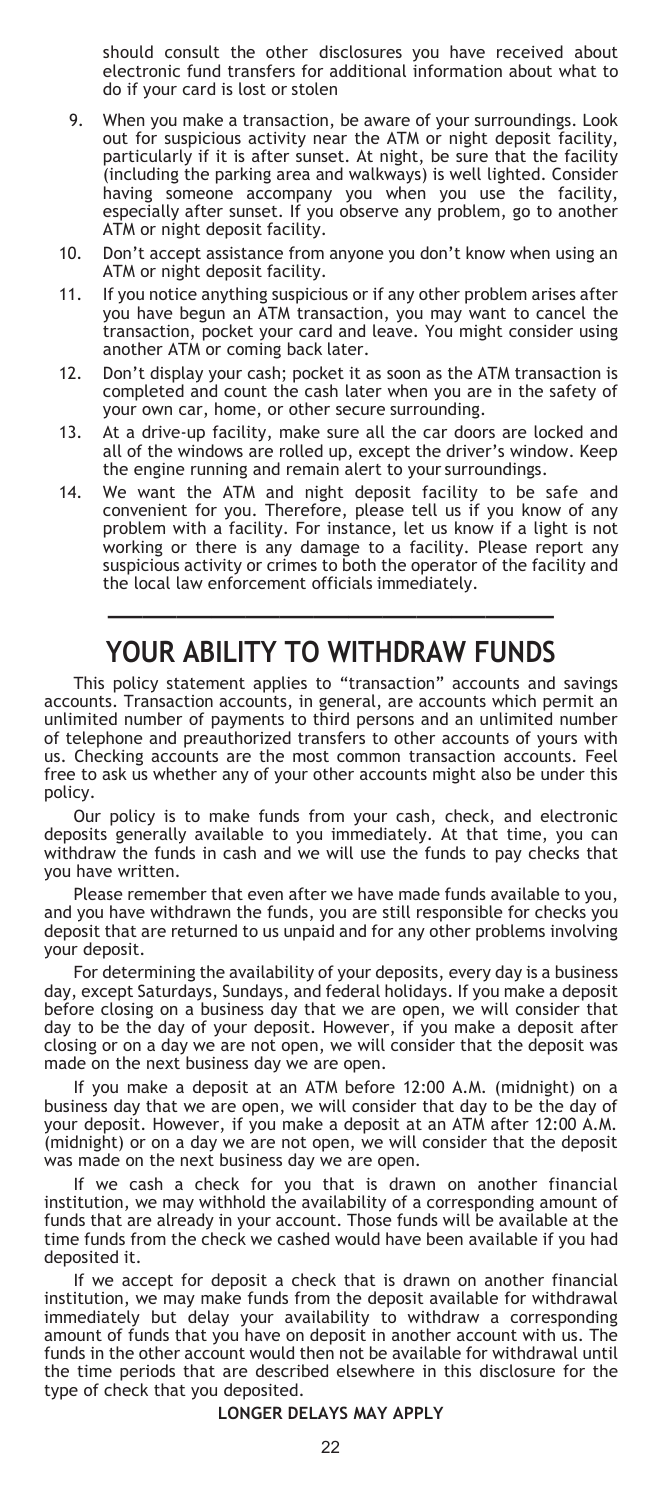**Case-by-case delays.** In some cases, we will not make all of the funds that you deposit by check available to you immediately. Depending

 the type of check that you deposit, funds may not be available until the second business day after the day of your deposit. The first \$225 of your deposits, however, will be available immediately.

If we are not going to make all of the funds from your deposit available immediately, we will notify you at the time you make your deposit. We will also tell you when the funds will be available. If your deposit is not made directly to one of our employees, or if we decide to take this action after you have left the premises, we will mail you the notice by the day after we receive your deposit.

If you will need the funds from a deposit right away, you should ask us when the funds will be available.

**Safeguard exceptions.** In addition, funds you deposit by check may be delayed for a longer period under the following circumstances:

We believe a check you deposit will not be paid.

You deposit checks totaling more than \$5,525 on any one day.

You redeposit a check that has been returned unpaid.

You have overdrawn your account repeatedly in the last six months.

There is an emergency, such as failure of computer or

communications equipment.

We will notify you if we delay your ability to withdraw funds for any of these reasons, and we will tell you when the funds will be available. They will generally be available no later than the seventh business day after the day of your deposit.

#### **SPECIAL RULES FOR NEW ACCOUNTS**

If you are a new member, the following special rules will apply during the first 30 days your account is open.

Funds from electronic direct deposits to your account will be available on the day we receive the deposit. Funds from deposits of cash, wire transfers, and the first \$5,525 of a day's total deposits of cashier's, certified, teller's, traveler's, and federal, state and local government checks will be available inmediately if the deposit meets certain conditions. on the ninth business day after the day of your deposit. If your deposit of these checks (other than a U.S. Treasury check) is not made in person to one of our employees, the first \$5,525 will not be available until the second business day after the day of your deposit.

Funds from all other check deposits will be available on the ninth business day after the day of your deposit.

#### **DEPOSITS AT AUTOMATED TELLER MACHINES**

Funds from any deposits (cash or checks) made at automated teller machines (ATMs) we own or operate will be available on the second business day after the day of deposit. Funds from any deposits (cash or checks) made at automated teller machines (ATMs) we don't own or operate will be available on the fifth business day after the day of deposit. Also, the first \$225 of a deposit made at ATMs we own or operate will be available on the first business day after the day of deposit.

All ATMs that we own or operate are identified as our machines.

# ————————————— **SUBSTITUTE CHECKS AND YOURRIGHTS**

<span id="page-23-0"></span>As our member we think it's important for you to know about substitute checks. The following Substitute Check Disclosure provides information about substitute checks and your rights. So you will recognize substitute checks when you receive them, we have included a copy of the front side of a substitute check along with an explanation of the substitute check's components.

#### **What is a substitute check?**

To make check processing faster, federal law permits banks to replace original checks with "substitute checks." These checks are similar in size to original checks with a slightly reduced image of the front and back of the original check. The front of a substitute check states: "This is a legal copy of your check. You can use it the same way you would use the original check." You may use a substitute check as proof of payment just like the original check.

Some or all of the checks that you receive back from us may be substitute checks. This notice describes rights you have when you receive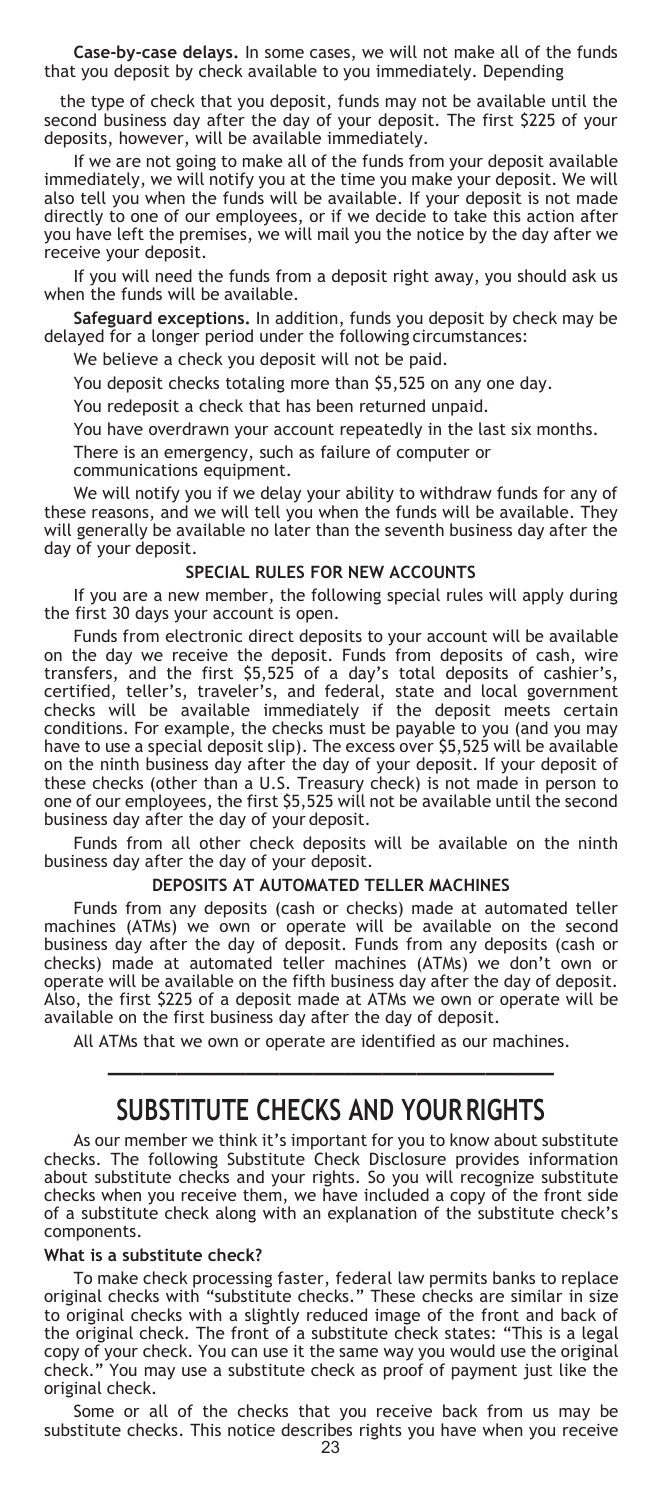#### substitute checks from us. The rights in this notice do not apply to

original checks or to electronic debits to your account. However, you have rights under other law with respect to those transactions.

#### **What are my rights regarding substitute checks?**

In certain cases, federal law provides a special procedure that allows you to request a refund for losses you suffer if a substitute check is posted to your account (for example, if you think that we withdrew the wrong amount from your account or that we withdrew money from your account more than once for the same check). The losses you may attempt to recover under this procedure may include the amount that was withdrawn from your account and fees that were charged as a result of the withdrawal (for example, bounced check fees).

The amount of your refund under this procedure is limited to the amount of your loss or the amount of the substitute check, whichever is less. You also are entitled to interest on the amount of your refund if your account is an interest-bearing account. If your loss exceeds the amount of the substitute check, you may be able to recover additional amounts under other law.

If you use this procedure, you may receive up to \$2,500 of your refund (plus interest if your account earns interest) within 10 business days after we received your claim and the remainder of your refund (plus interest if your account earns interest) not later than 45 calendar days after we received your claim.

We may reverse the refund (including any interest on the refund) if we later are able to demonstrate that the substitute check was correctly posted to your account.

#### **How do I make a claim for a refund?**

If you believe that you have suffered a loss relating to a substitute check that you received and that was posted to your account, please contact us at:

Altura Credit Union Attn: Central Operations PO Box 908 Riverside, CA 92502-0908 888-883-7228

You must contact us within 60 calendar days of the date that we mailed (or otherwise delivered by a means to which you agreed) the substitute check in question or the account statement showing that the substitute check was posted to your account, whichever is later. We will extend this time period if you were not able to make a timely claim because of extraordinary circumstances.

Your claim must include —

- A description of why you have suffered a loss (for example, you think the amount withdrawn was incorrect);
- An estimate of the amount of your loss;
- An explanation of why the substitute check you received is insufficient to confirm that you suffered a loss; and
- A copy of the substitute check or the following information to help us identify the substitute check: the check number, the amount of the check, the date of the check, and the name of the person to whom you wrote the check.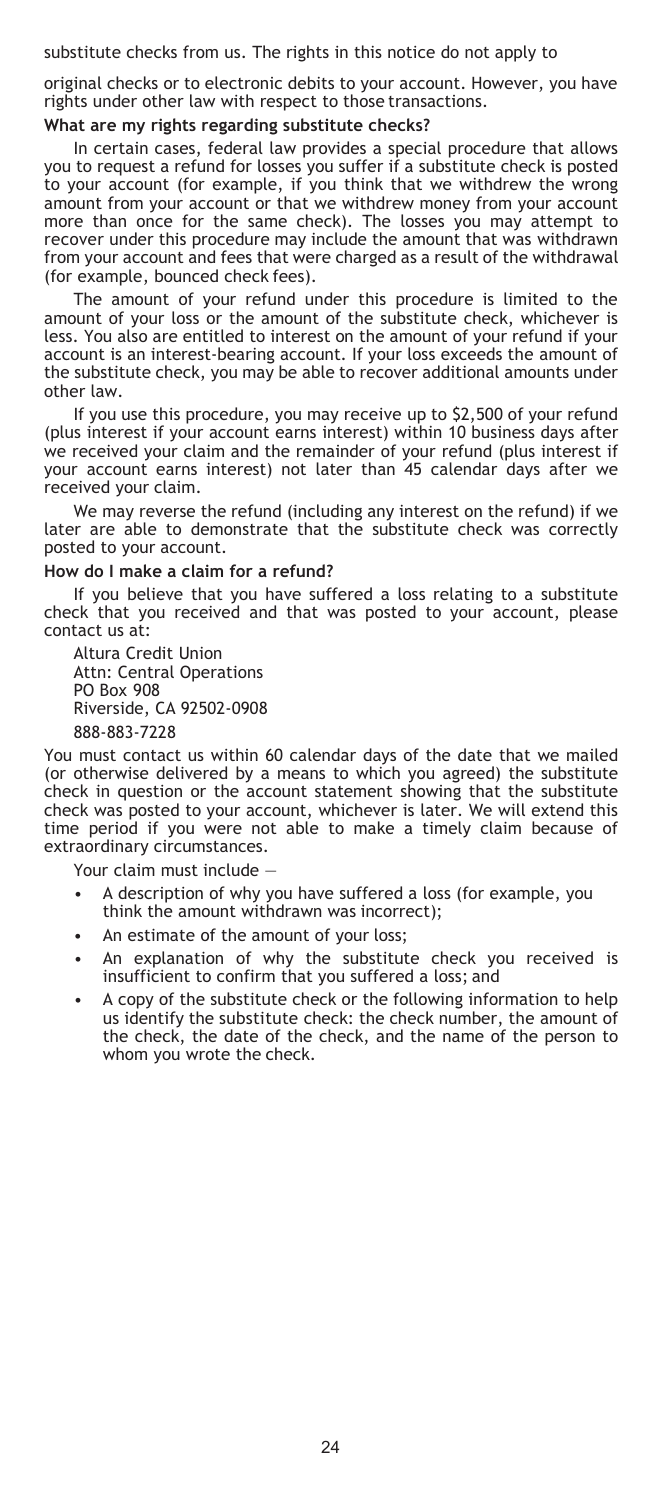# ဥ **SUBSTITUTE CHECK IMAGE ლ** ш n 帀 **CK IMAGE**

the the substitute chec thesubstitutecheckimageandthecorrespondingtextexplains listed below the listedbelowtheimagecorrespondwiththenumbersonornear Below is an various components components image of age corresp mageand a sample of a annsonce substitute ā sans substitute with the numbers on ornear stitute orrespondingtextexplains<br>itute check. check. The numbers numbers



25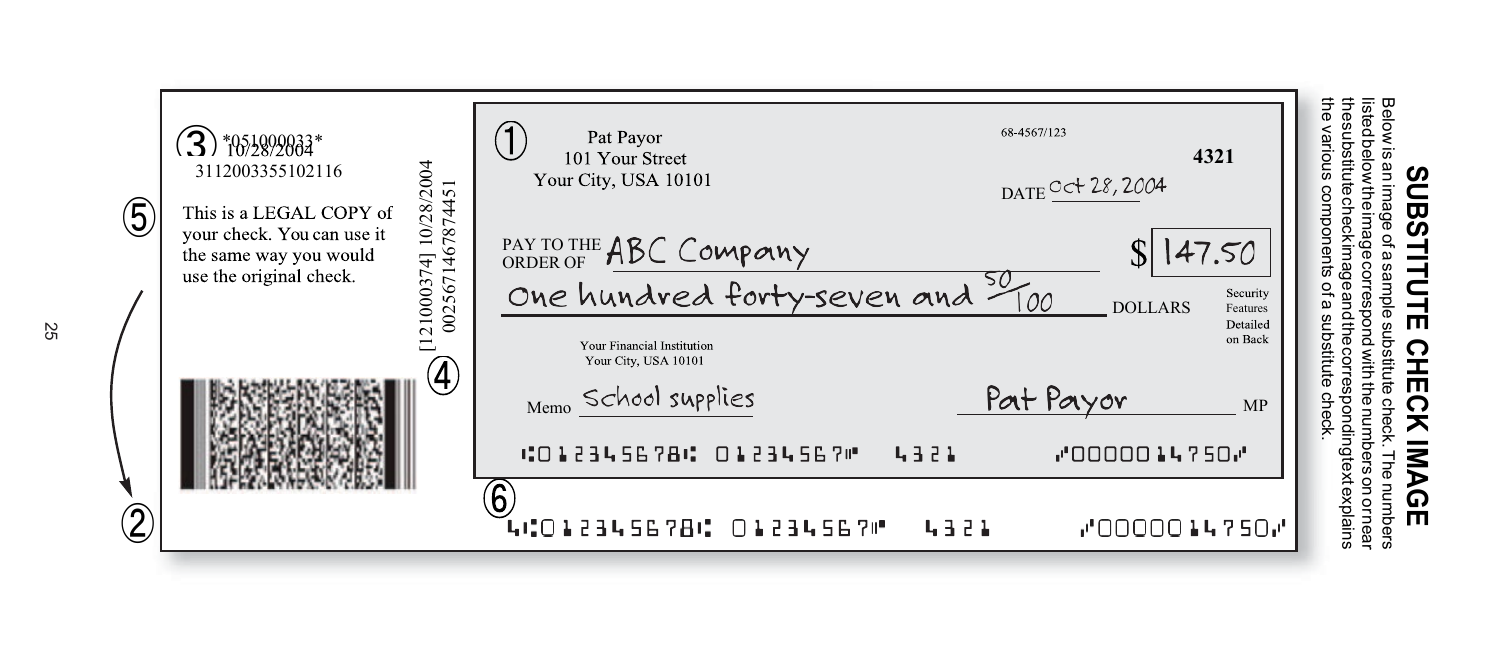These numbers correspond with the numbers on the Substitute Check Image:

- 1 An image of the original check appears in the upper right-hand corner of the substitute check.
- 2 A substitute check is the same size as a standard business check.
- 3 The information in asterisks relates to the "reconverting bank"—the financial institution that created the substitute check.
- 4 The information in brackets (appears sideways facing check image) relates to the "truncating bank"—the financial institution that took the original check out of the check processing system.
- *5* The Legal Legend states: *This is a LEGAL COPY of your check. You can use it the same way you would use the original check.*
- 6 The MICR lines at the bottom of the image of the original and at the bottom of the substitute check are the same except for the "4" at the beginning of the MICR line on the substitute check, which indicates that it is a substitute check being moved forward for collection purposes. It is also possible for the MICR line on the substitute check to begin with a "5" if the item is being returned. The rest of the MICR line is the same as the original check to ensure that it is processed as though it were the original.

# ————————————— **TRUTH-IN-SAVINGS DISCLOSURE**

**ASCEND CHECKING ACCOUNT**

#### <span id="page-26-1"></span><span id="page-26-0"></span>**Rate Information:**

The dividend rate and annual percentage yield for your account depend upon the applicable rate tier. We may change the dividend rate for your account at any time.

**Compounding and crediting -** Dividends will be compounded every day. Dividends will be credited to your account every month.

**Dividend period -** For this account type, the dividend period is monthly, for example, the beginning date of the first dividend period of the calendar year is January 1, and the ending date of such dividend period is January 31. All other dividend periods follow this same pattern of dates. The dividend declaration date is the last day of the dividend period, and for the example above is January 31.

#### **Minimum balance requirements:**

The minimum balance required to open this account is \$25.00.

You must maintain a minimum average daily balance in your account to obtain the disclosed annual percentage yield. See rate sheet for minimum balance requirements and applicable rates.

**Average daily balance computation method -** Dividends are calculated by the average daily balance method which applies a periodic rate to the average daily balance in the account for the period. The average daily balance is calculated by adding the balance in the account for each day of the period and dividing that figure by the number of days in the period. The period we use is the monthly statement cycle.

**Accrual of dividends on noncash deposits -** Dividends will begin to accrue on the business day you place noncash items (for example, checks) to your account.

#### **Transaction limitations:**

No transaction limitations apply to this account unless otherwise stated in the Common Features section.

#### **Fees and charges:**

<span id="page-26-2"></span>No monthly fee.

#### **MY MONEY CHECKING ACCOUNT**

#### **(This account is available to youth members age 12-17) Minimum balance requirements:**

The minimum balance required to open this account is \$25.00.

**Transaction limitations:**

No transaction limitations apply to this account unless otherwise stated in the Common Features section.

There is a daily ATM withdrawal limit of \$60.00. There is a daily point-of-sale limit of \$65.00. No monthly fee.

**Fees and charges:** No monthly fee.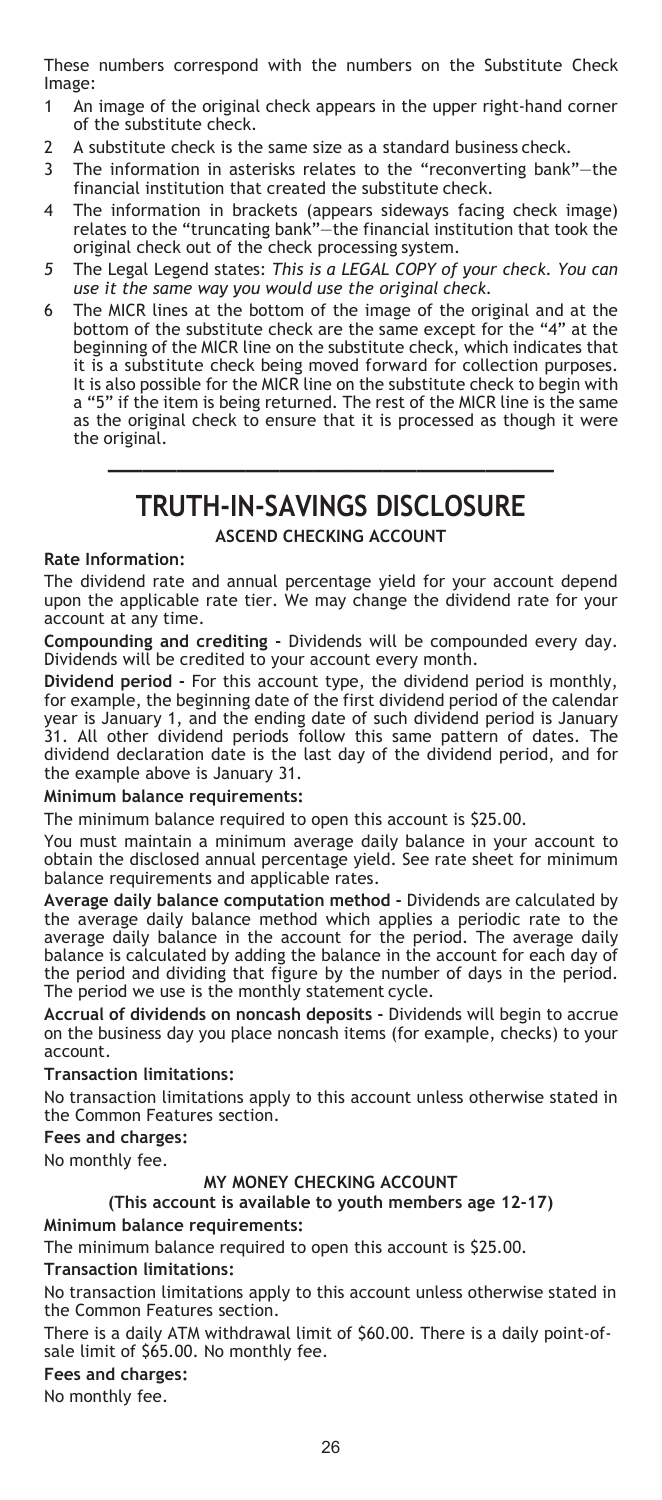#### **RELIANCE CHECKING ACCOUNT**

#### <span id="page-27-0"></span>**Minimum balance requirements:**

The minimum balance required to open this account is \$100.00.

#### **Transaction limitations:**

The maximum automated teller machine withdrawal we allow is \$100.00 per day.

The maximum debit card transaction withdrawal we allow is \$200.00 per day.

#### **Restrictions:**

Transactions through Online Services, Bill Payment Service or through another credit union participating in Shared Branching are not permitted. Paper checks, electronic checks, or substitute checks may not be drawn on a Reliance Checking Account. Courtesy Pay cannot be activated on a Reliance Checking Account. Deposits will not be accepted through an automated teller machine. Automated Clearing House withdrawals are not permitted. Outgoing and Incoming wires are not permitted.

#### **Fees and charges:**

A monthly fee will be charged each monthly statement cycle.

A paper statement processing fee will be charged monthly for each monthly statement mailed. The paper statement processing fee will not apply if you opt to received e-statements.

#### **VIP CHECKING ACCOUNT**

#### <span id="page-27-1"></span>**Limitations:**

This account is limited to our Core Select Employer Groups. Qualified members must deposit a minimum of \$500.00 through payroll direct deposit to be placed into the VIP checking account and receive benefits.

#### **Rate Information:**

The dividend rate and annual percentage yield may change at any time, as determined by the credit union board of directors.

**Compounding and crediting -** Dividends will be compounded every day. Dividends will be credited to your account every month.

**Dividend period -** For this account type, the dividend period is monthly, for example, the beginning date of the first dividend period of the calendar year is January 1, and the ending date of such dividend period is January 31. All other dividend periods follow this same pattern of dates. The dividend declaration date is the last day of the dividend period, and for the example above is January 31.

#### **Minimum balance requirements:**

The minimum balance required to open this account is \$100.00.

#### **Fees and charges:**

You must have a minimum of \$500.00 through payroll direct deposit to avoid a monthly fee. If, during any month, you do not have the minimum of \$500.00 through payroll direct deposit, your account will become an Ascend Checking Account and may be subject to a monthly fee for that month.

You must maintain a minimum daily balance of \$100.00 in your account each day to obtain the disclosed annual percentage yield.

**Daily balance computation method -** Dividends are calculated by the daily balance method which applies a daily periodic rate to the balance in the account each day.

**Accrual of dividends on noncash deposits -** Dividends will begin to accrue on the business day you place noncash items (for example, checks) to your account.

#### **Transaction limitations:**

No transaction limitations apply to this account unless otherwise stated in the Common Features section.

#### **WEALTH BUILDER CHECKING ACCOUNT**

#### <span id="page-27-2"></span>**Rate Information:**

The dividend rate and annual percentage yield may change at any time, as determined by the credit union board of directors.

**Compounding and crediting -** Dividends will be compounded every day. Dividends will be credited to your account every month.

**Dividend period -** For this account type, the dividend period is monthly, for example, the beginning date of the first dividend period of the calendar year is January 1, and the ending date of such dividend period is January 31. All other dividend periods follow this same pattern of dates. The dividend declaration date is the last day of the dividend period, and for the example above is January 31.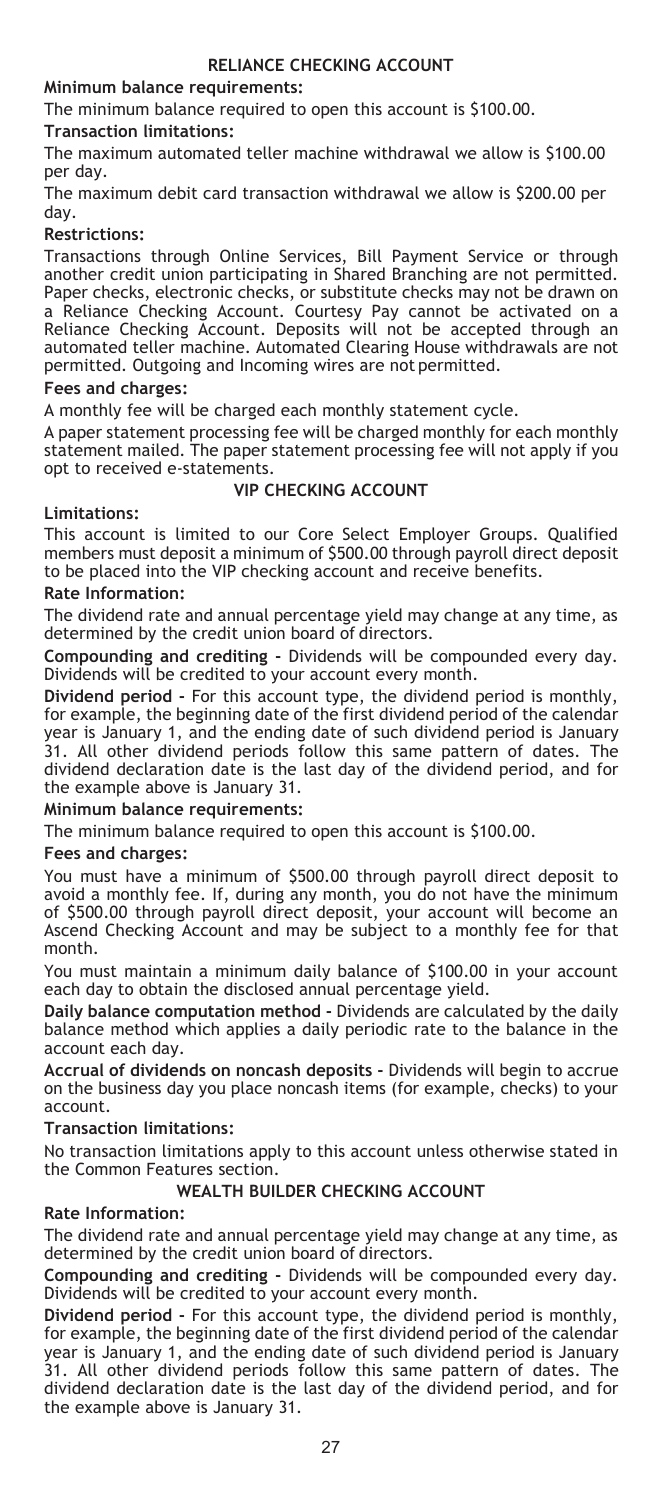#### **Minimum balance requirements:**

The minimum balance required to open this account is \$10,000.00 of new money and a minimum investment of \$50,000.00 with Altura's Wealth Management Services through our broker-dealer, CFS\*. New Money consists of funds not already on deposit with Altura Credit Union.

Non-deposit investment products and services are offered through CUSO Financial Services, L.P. ("CFS"), a registered broker-dealer (Member FINRA/SIPC) and SEC Registered Investment Advisor. Products offered through CFS: are not NCUA/NCUSIF or otherwise federally insured, are not guarantees or obligations of the credit union, and may involve investment risk including possible loss of principal. Investment Representatives are registered through CFS. The credit union has contracted with CFS to make non-deposit investment products and services available to credit union members.

#### **Fees and charges:**

You must maintain a minimum daily balance of \$10,000.00 in your account to avoid a monthly fee. If, during any month, your account balance falls below the required minimum daily balance, your account will be subject to a monthly fee.

**Daily balance computation method -** Dividends are calculated by the daily balance method which applies a daily periodic rate to the balance in the account each day.

**Accrual of dividends on noncash deposits -** Dividends will begin to accrue on the business day you place noncash items (for example, checks) to your account.

#### **Transaction limitations:**

No transaction limitations apply to this account unless otherwise stated in the Common Features section.

#### **REGULAR SHARE SAVINGS ACCOUNT**

#### <span id="page-28-0"></span>**Rate Information:**

The dividend rate and annual percentage yield may change at any time, as determined by the credit union board of directors.

**Compounding and crediting -** Dividends will be compounded every day. Dividends will be credited to your account every month.

**Dividend period -** For this account type, the dividend period is monthly, for example, the beginning date of the first dividend period of the calendar year is January 1, and the ending date of such dividend period is January 31. All other dividend periods follow this same pattern of dates. The dividend declaration date is the last day of the dividend period, and for the example above is January 31.

#### **Minimum balance requirements:**

The minimum balance required to open this account is \$25.00.

#### **Fees and charges:**

You must maintain a minimum daily balance of \$250.00 in your account or maintain a companion checking account, sub savings or a loan to avoid a monthly service fee. If, during any month, your account balance falls below the required minimum daily balance, your account will be subject to a monthly service fee for that month. This fee will be waived for members 23 years of age or younger.

**Daily balance computation method -** Dividends are calculated by the daily balance method which applies a daily periodic rate to the balance in the account each day.

**Accrual of dividends on noncash deposits -** Dividends will begin to accrue on the business day you place noncash items (for example, checks) to your account.

#### **HEALTHCARE SAVINGS ACCOUNT**

#### <span id="page-28-1"></span>**Rate Information:**

The dividend rate and annual percentage yield may change at any time, as determined by the credit union board of directors.

**Compounding and crediting -** Dividends will be compounded every day. Dividends will be credited to your account every month.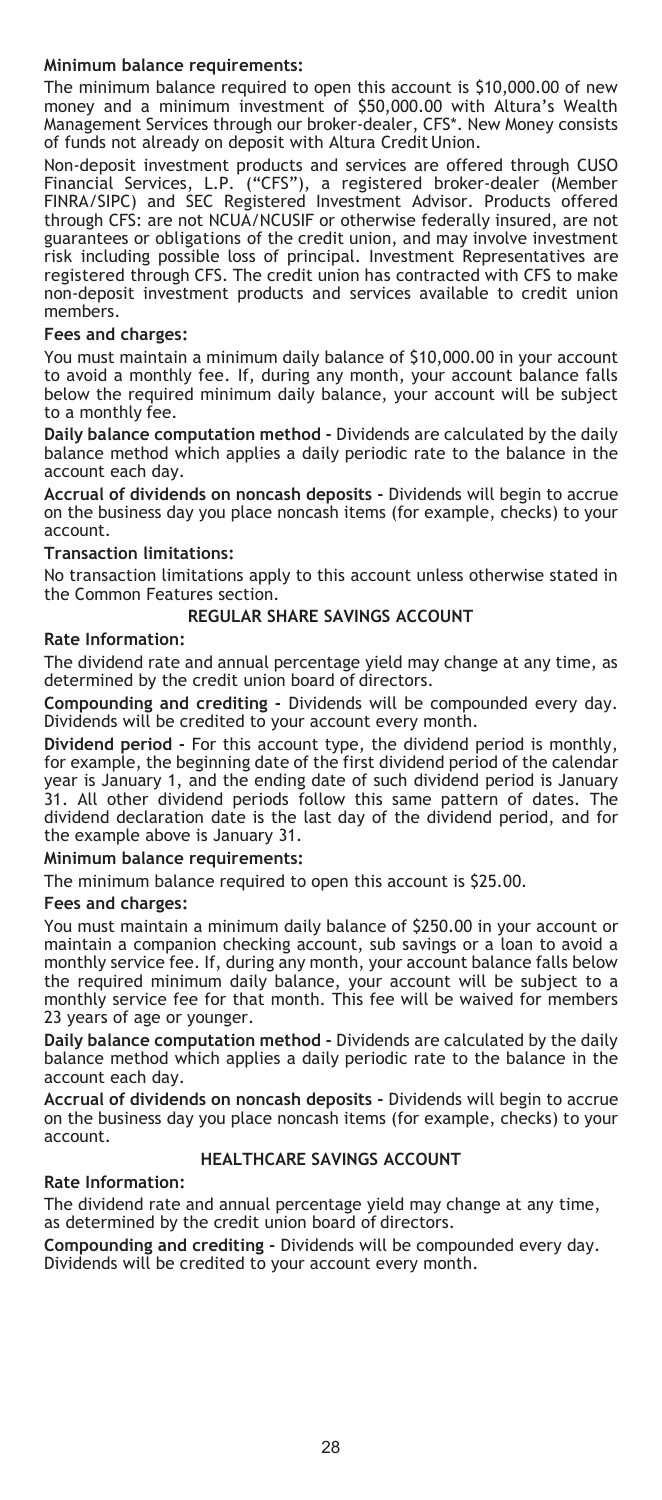**Dividend period -** For this account type, the dividend period is monthly, for example, the beginning date of the first dividend period of the calendar year is January 1, and the ending date of such dividend period is January 31. All other dividend periods follow this same pattern of dates. The dividend declaration date is the last day of the dividend period, and for the example above is January 31.

#### **Minimum balance requirements:**

No minimum balance requirements apply to this account.

**Daily balance computation method -** Dividends are calculated by the daily balance method which applies a daily periodic rate to the balance in the account each day.

**Accrual of dividends on noncash deposits -** Dividends will begin to accrue on the business day you place noncash items (for example, checks) to your account.

#### **Transaction limitations:**

You may only use the funds in this account for qualified medical expenses. Please see the Healthcare Savings Account brochure for more information on qualified medical expenses.

#### **Fees and charges:**

<span id="page-29-0"></span>A monthly fee will be charged each statement cycle.

#### **HOLIDAY SAVINGS ACCOUNT**

#### **Rate Information:**

The dividend rate and annual percentage yield may change at any time, as determined by the credit union board of directors.

**Compounding and crediting -** Dividends will be compounded every day. Dividends will be credited to your account every month.

**Dividend period -** For this account type, the dividend period is monthly, for example, the beginning date of the first dividend period of the calendar year is January 1, and the ending date of such dividend period is January 31. All other dividend periods follow this same pattern of dates. The dividend declaration date is the last day of the dividend period, and for the example above is January 31.

#### **Minimum balance requirements:**

No minimum balance requirements apply to this account.

**Daily balance computation method -** Dividends are calculated by the daily balance method which applies a daily periodic rate to the balance in the account each day.

**Accrual of dividends on noncash deposits -** Dividends will begin to accrue on the business day you place noncash items (for example, checks) to your account.

**Additional Features:**

<span id="page-29-1"></span>This account is paid out to the member once a year in mid-November.

#### **SIDE SHARE SAVINGS ACCOUNT**

#### **Rate Information:**

The dividend rate and annual percentage yield may change at any time, as determined by the credit union board of directors.

**Compounding and crediting -** Dividends will be compounded every day. Dividends will be credited to your account every month.

**Dividend period -** For this account type, the dividend period is monthly, for example, the beginning date of the first dividend period of the calendar year is January 1, and the ending date of such dividend period is January 31. All other dividend periods follow this same pattern of dates. The dividend declaration date is the last day of the dividend period, and for the example above is January 31.

#### **Minimum balance requirements:**

No minimum balance requirements apply to this account.

**Daily balance computation method -** Dividends are calculated by the daily balance method which applies a daily periodic rate to the balance in the account each day.

**Accrual of dividends on noncash deposits -** Dividends will begin to accrue on the business day you place noncash items (for example, checks) to your account.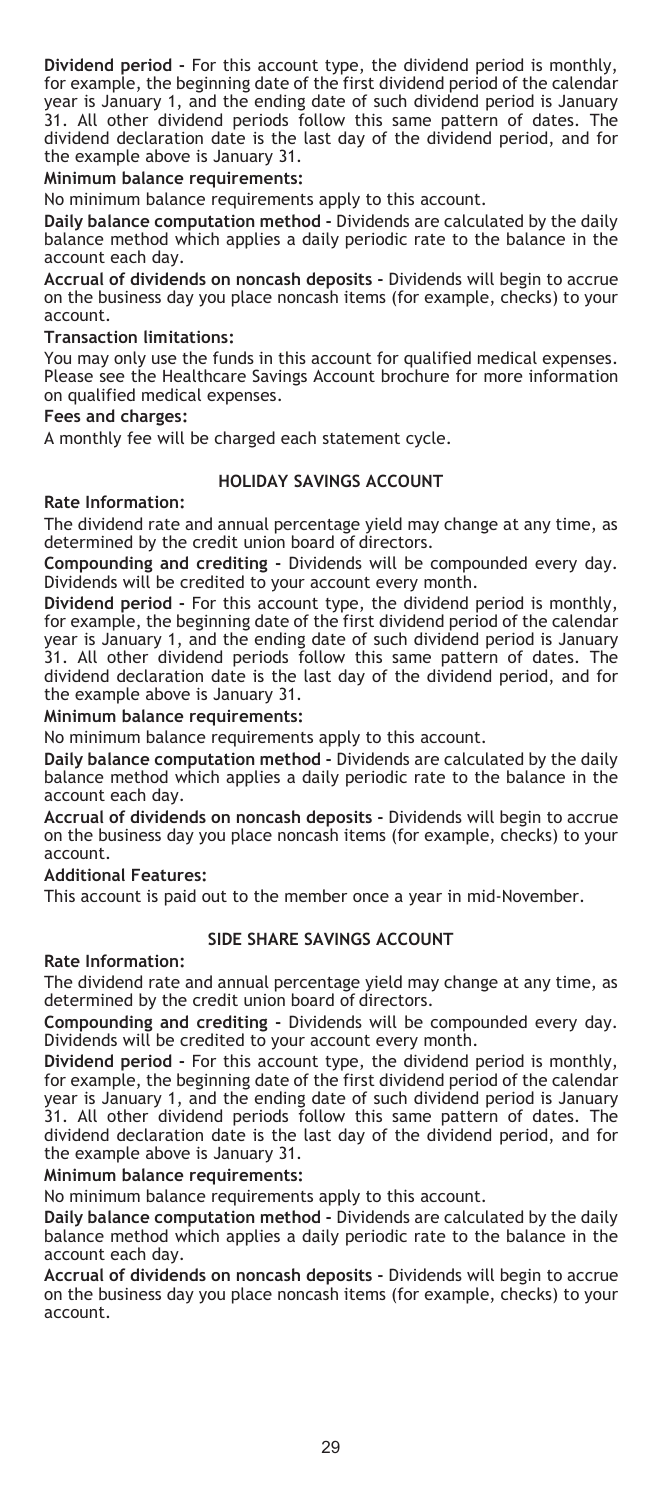#### **SUMMER SAVINGS ACCOUNT**

#### <span id="page-30-0"></span>**Limitations:**

Members must qualify for membership and show proof of employment with a school district or college in Riverside County. Members must deposit a minimum of \$500.00 through payroll direct deposit into a VIP checking account to qualify for a Summer Savings. This account is limited to one per member.

#### **Rate Information:**

The dividend rate and annual percentage yield may change at any time, as determined by the credit union board of directors. If the VIP checking or payroll direct deposit requirement is not met, the dividend rate may change to the current Primary Savings dividend rate.

**Compounding and crediting -** Dividends will be compounded every day. Dividends will be credited to your account every month.

**Dividend period -** For this account type, the dividend period is monthly, for example, the beginning date of the first dividend period of the calendar year is January 1, and the ending date of such dividend period is January 31. All other dividend periods follow this same pattern of dates. The dividend declaration date is the last day of the dividend period, and for the example above is January 31.

#### **Minimum balance requirements:**

No minimum balance requirements apply to this account.

**Daily balance computation method -** Dividends are calculated by the daily balance method which applies a daily periodic rate to the balance in the account each day.

**Accrual of dividends on noncash deposits -** Dividends will begin to accrue on the business day you place noncash items (for example, checks) to your account.

#### **Transaction limitations:**

Deposits into this account may only be made by auto transfer, ACH distribution or payroll deduction from member's VIP checking account. The maximum monthly deposit is

\$2,500.00. The account balance cannot exceed \$25,000.00 per year. Balances that exceed maximum monthly deposit limit and yearly account balance will be automatically transferred back into the VIP checking account.

#### **Additional Features:**

This account is paid out to the member twice a year. The total amount in the account is divided in half, and the first half is paid on July 31 and the second half on August 31 unless otherwise coordinated based on employer pay cycle.

#### **SMART MONEY MARKET ACCOUNT**

#### <span id="page-30-1"></span>**Rate Information:**

The dividend rate and annual percentage yield for your account depend on the applicable rate tier. The dividend rate and annual percentage yield may change at any time.

**Compounding and crediting -** Dividends will be compounded every day. Dividends will be credited to your account every month.

**Dividend period -** For this account type, the dividend period is monthly, for example, the beginning date of the first dividend period of the calendar year is January 1, and the ending date of such dividend period is January 31. All other dividend periods follow this same pattern of dates. The dividend declaration date is the last day of the dividend period, and for the example above is January 31.

**Minimum balance requirements:**

The minimum balance required to open this account is \$2,500.00.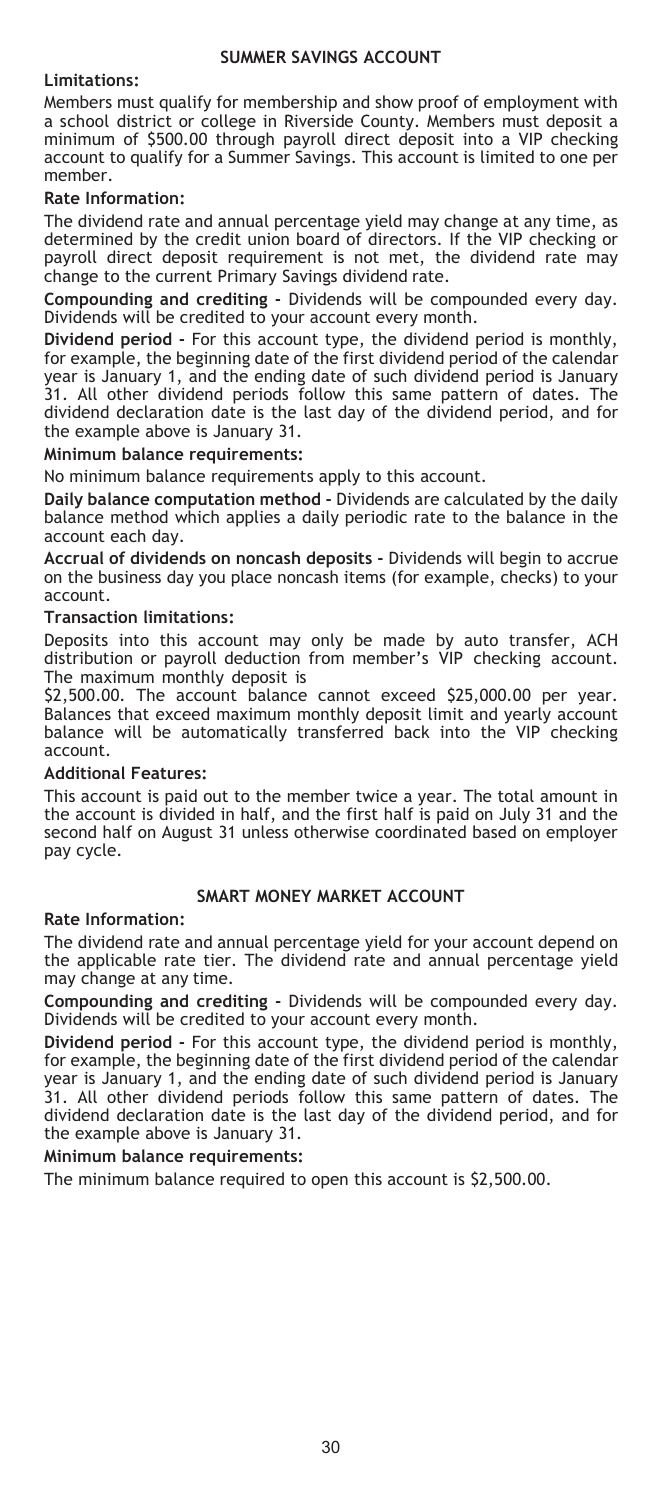You must maintain a minimum daily balance of \$2,500.00 to avoid a monthly fee. If, during any month, your account balance falls below the required minimum daily balance, your account will be subject to a monthly fee for that month.

You must maintain a minimum daily balance of \$2,500.00 in your account each day to obtain the disclosed annual percentage yield.

**Daily balance computation method -** Dividends are calculated by the daily balance method which applies a daily periodic rate to the balance in the account each day.

**Accrual of dividends on noncash deposits -** Dividends will begin to accrue on the business day you place noncash items (for example, checks) to your account.

#### **PRESTIGE MONEY MARKET ACCOUNT**

#### <span id="page-31-0"></span>**Rate Information:**

The dividend rate and annual percentage yield for your account depend on the applicable rate tier. The dividend rate and annual percentage yield may change at any time.

**Compounding and crediting -** Dividends will be compounded every day. Dividends will be credited to your account every month.

**Dividend period -** For this account type, the dividend period is monthly, for example, the beginning date of the first dividend period of the calendar year is January 1, and the ending date of such dividend period is January 31. All other dividend periods follow this same pattern of dates. The dividend declaration date is the last day of the dividend period, and for the example above is January 31.

#### **Minimum balance requirements:**

The minimum balance required to open this account is \$2,500.00.

Primary member must have a checking account under any account

number with a minimum of 10 debit transactions in the previous 31 day period to earn the Prestige Money Market rates. In any time period the checking account requirement is not met, the Prestige Money Market will default to the current Smart Money Market rate on balances for the previous month.

You must maintain a minimum daily balance of \$2,500.00 in your account each day to obtain the disclosed annual percentage yield.

**Daily balance computation method -** Dividends are calculated by the daily balance method which applies a daily periodic rate to the balance in the account each day.

**Accrual of dividends on noncash deposits -** Dividends will begin to accrue on the business day you place noncash items (for example, checks) to your account.

#### **Fees and charges:**

You must maintain a minimum daily balance of \$2,500.00 to avoid a monthly fee. If, during any month, your account balance falls below the required minimum daily balance, your account will be subject to a monthly fee for that month.

#### **SHARE CERTIFICATE**

<span id="page-31-1"></span>**Rate Information (fixed rate account) -** You will be paid the disclosed dividend rate until first maturity.

**Compounding frequency -** Unless otherwise paid, dividends will be compounded every month.

**Crediting frequency -** Dividends will be credited to your account every month or at maturity. Alternatively, you may choose to have dividends paid to you or to another account every month rather than credited to this account.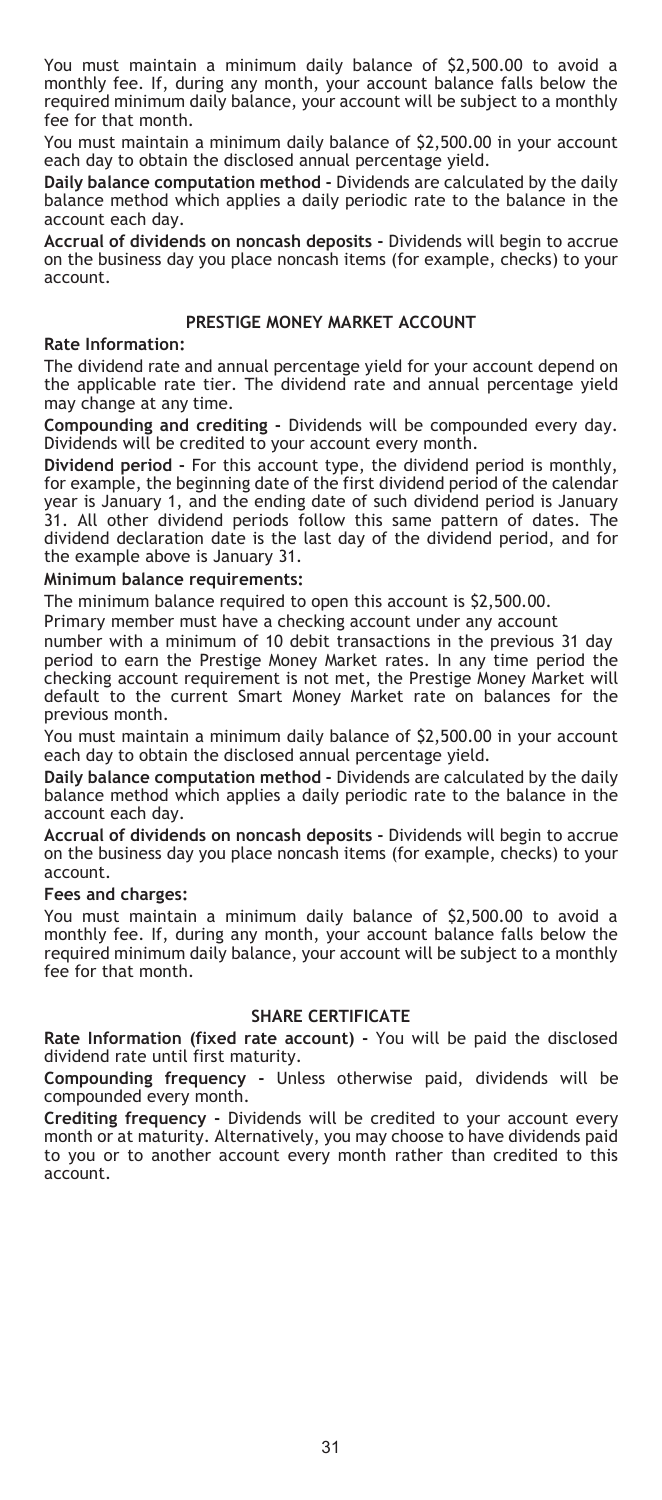**Dividend period -** For this account type, the dividend period is monthly. **Minimum balance requirements:**

The minimum balance required to open this account is \$1,000.00.

You must maintain a minimum daily balance of \$1,000.00 in your account each day to obtain the disclosed annual percentage yield.

**Daily balance computation method -** Dividends are calculated by the daily balance method which applies a daily periodic rate to the balance in the account each day.

**Accrual of dividends on noncash deposits -** Dividends will begin to accrue on the business day you place noncash items (for example, checks) to your account.

#### **Transaction limitations:**

You may make withdrawals of principal from your account before maturity. Principal withdrawn before maturity is included in the amount subject to early withdrawal penalty.

You can withdraw dividends accrued in the term before maturity of that term without penalty. You can withdraw dividends anytime during the term of crediting after they are credited to your account.

**Time requirements -** Your account will mature at the end of the term selected.

**Early withdrawal penalties** (a penalty may be imposed for withdrawals before maturity) -

- If your account has an original maturity of 12 months orless: The penalty we may impose will equal 90 days' or all dividends earned since the date of issuance or renewal, whichever is less.
- If your account has an original maturity of more than 12months:

The penalty we may impose will equal 180 days' or all dividends earned since the date of issuance or renewal, whichever is less.

In certain circumstances such as the death or incompetence of an owner of this account, the law permits, or in some cases requires, the waiver of the early withdrawal penalty. Other exceptions may also apply, for example, if this is part of an IRA or other tax-deferred savings plan.

For any account which earns a dividend rate that may vary from time to time during the term, the dividend rate we will use to calculate this early withdrawal penalty will be the dividend rate in effect at the time of the withdrawal.

**Withdrawal of dividends prior to maturity -** The annual percentage yield is based on an assumption that dividends will remain in the account until maturity. A withdrawal will reduce earnings.

**Automatically renewable account -** Account may automatically renew at maturity. You may prevent renewal if you withdraw the funds in the account at maturity (or within the grace period mentioned below, if any) or we receive written notice from you within the grace period mentioned below, if any. We can prevent renewal if we mail notice to you at least 30 calendar days before maturity. If either you or we prevent renewal your funds will be placed in a dividend-bearing account, or a non- dividend bearing account, or a check will be mailed at the discretion of the credit union.

**Variable Rate -** Each renewal term will be the same as the original term, beginning on the maturity date. Dividends will be calculated on the same basis as during the original term.

**Fixed Rate -** Each renewal term will be the same as the original term, beginning on the maturity date. The dividend rate will be the same we offer on new term share accounts on the maturity date which have the same term, minimum balance (if any) and other features as the original term share account. For promotional share certificate offers, the renewal term will be the closest shorter-term certificate of our standard advertised terms. For example, a 7-month promotional term will automatically renew into a 6-month standardterm.

You will have a grace period of seven calendar days after maturity to withdraw the funds without being charged an early withdrawal penalty. **50/50 SHARE CERTIFICATE ACCOUNT**

<span id="page-32-0"></span>A High Yield Share Certificate for members ages 24 and younger.

**Rate Information -** You will be paid the disclosed dividend rate until first maturity.

**Compounding frequency -** Interest will be compounded every month. **Crediting frequency -** Interest will be credited to your account every month.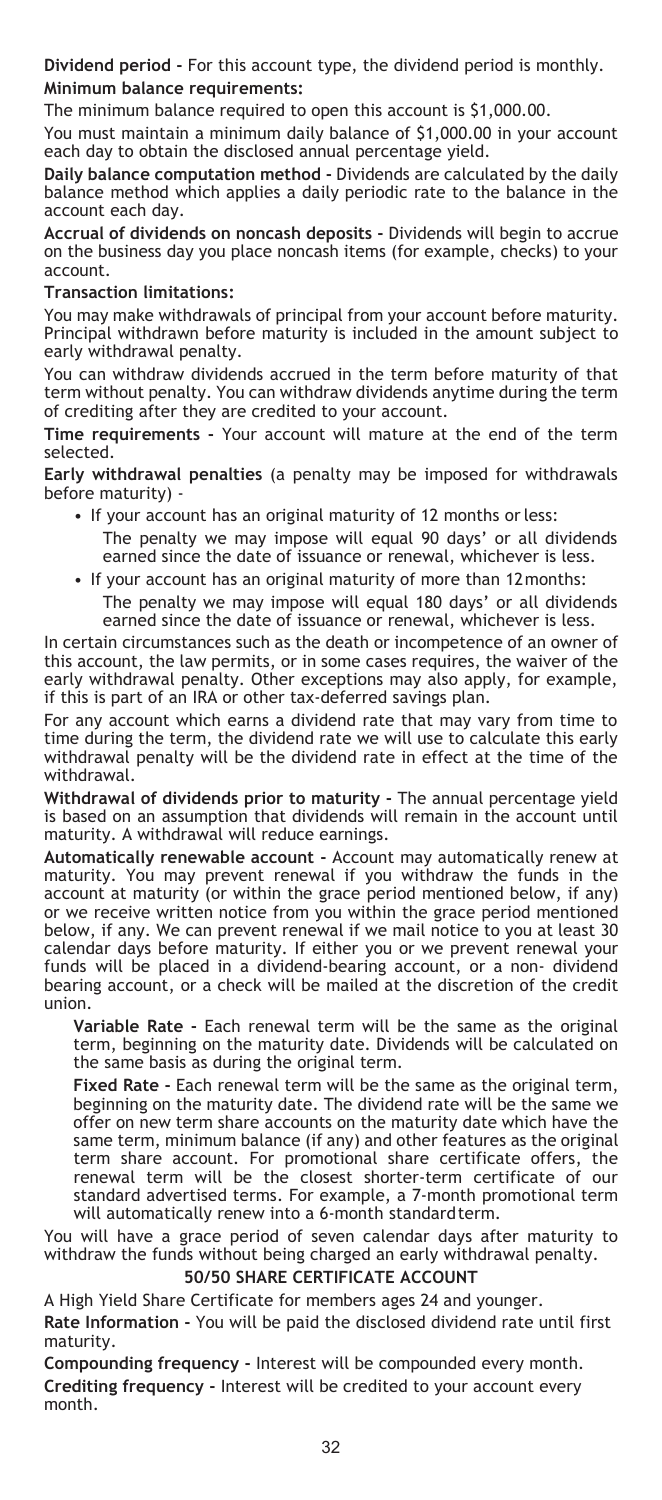#### **Minimum balance requirements:**

The minimum balance required to open this account is \$50.00.

You must maintain a minimum daily balance of \$50.00 in your account each day to obtain the disclosed annual percentage yield.

**Daily balance computation method -** Interest is calculated by the daily balance method which applies a daily periodic rate to the balance in the account each day.

**Accrual of interest on noncash deposits -** Interest will begin to accrue on the business day you deposit noncash items (for example, checks) to your account.

#### **Transaction limitations:**

The minimum amount you can deposit is \$5.00.

You may make withdrawals of principal from your account before maturity. Principal withdrawn before maturity is included in the amount subject to early withdrawal penalty.

You can only withdraw interest credited in the term before maturity of that term without penalty. You can withdraw interest anytime during the term of crediting after it is credited to your account.

**Time requirements -** Your account will mature at the end of the term selected.

**Early withdrawal penalties** (a penalty may be imposed for withdrawals before maturity) -

The penalty we may impose will equal 90 days dividends or all dividends earned since date issuance, whichever is less.

In certain circumstances such as the death or incompetence of an owner of this account, the law permits, or in some cases requires, the waiver of the early withdrawal penalty. Other exceptions may also apply, for example, if this is part of an IRA or other tax-deferred savings plan.

**Automatically renewable account -** Account may automatically renew at maturity. You may prevent renewal if you withdraw the funds in the account at maturity (or within the grace period mentioned below, if any) or we receive written notice from you within the grace period mentioned below, if any. We can prevent renewal if we mail notice to you at least 30 calendar days before maturity. If either you or we prevent renewal, your funds will be placed in a dividend bearing account, or a non-dividend bearing account, or a check will be mailed at the discretion of the credit union.

Each renewal term will be the same as the original term, beginning on the maturity date. The interest rate will be the same we offer on new term accounts on the maturity date which have the same term, minimum balance (if any) and other features as the original term account.

You will have a grace period of seven calendar days after maturity to withdraw the funds without being charged an early withdrawal penalty.

#### **LIVING TRUST ACCOUNTS**

<span id="page-33-0"></span>**The Credit Union has not received a copy of the Trust Instrument and shall in no event be liable for its contents.** Trustee(s) and not the Credit Union assume full responsibility for enforcing the provisions of the Trust Instrument.

#### MEMBERSHIP REQUIREMENTS

If this is a revocable trust, one or more trustor(s) is/are member(s) of the Credit Union. If this is an irrevocable trust, either the trustor or beneficiary must be members or, in the case of multiple trustors or beneficiaries, all the trustors or beneficiaries must be members of the Credit Union. All accounts opened in the name of the trust belong solely to the trust. No transfer of voting rights or other membership privilege is permitted by virtue of a transfer of shares. Accounts are not transferable, as defined in 12 CFR Part 204. It is understood that the trust under the Application and Agreement has no voting rights at any membership meeting, although the individual member/trustor(s) retain their personal voting rights if they retain individual membership at the Credit Union.

CHANGE IN PARTIES OR TERMS OF THE TRUST

If there is a change in the parties or terms of the trust, including, but not limited to, a change in trustor(s) or trustee(s), all trustor(s) and trustee(s) agree to execute a new Application and Agreement. Such change shall not be effective until the Credit Union has received a properly completed and executed Application and Agreement and has had a reasonable opportunity to act on it. In the event of a change of address of trustor(s)/trustee(s), the trustee(s) agree to notify the Credit Union promptly of such change(s).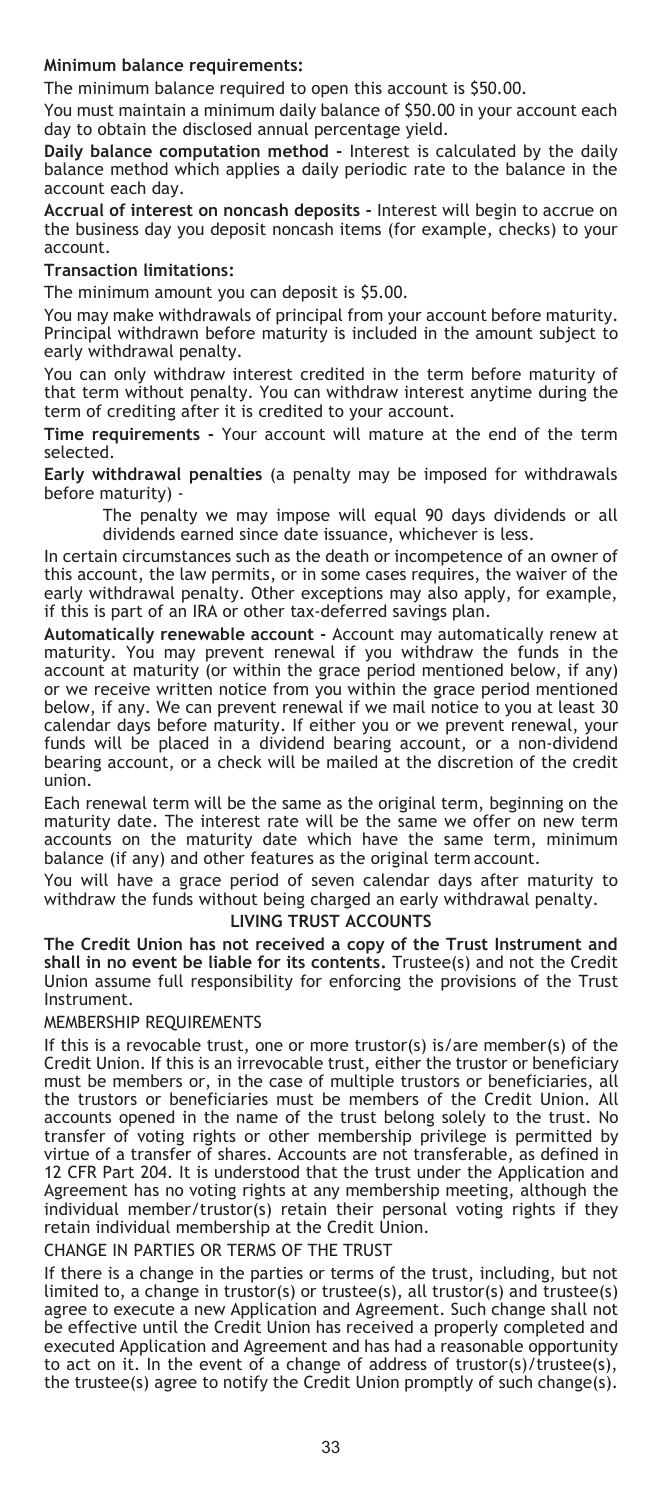#### AUTHORITY TO ACT

Trustee(s) certify that they are duly appointed under the Trust Instrument and that, by the authority vested in them under the Trust Instrument, any trustee, acting alone or jointly, is authorized and empowered to transact business of any kind in connection with the trust accounts at the Credit Union and agree that any transaction by the trustee(s), acting alone or jointly, shall be valid and discharge the Credit Union from any liability.

#### TRANSACTION OF BUSINESS

Trustee(s) may authorize the transaction of any business on accounts held at the Credit Union in the name of the trust by their oral or written instruction to the Credit Union. Trustee(s) may obtain funds from the trust's accounts in their names or the names of third parties upon trustee's written or oral instruction.

#### LOANS TO TRUST

Trustee(s) agree that if they borrow from the Credit Union and use trust assets as collateral, then the trustor(s) or the trustee(s), as members of the Credit Union, will, by signing all documents relating to the loan, obligate themselves as individuals in addition to the signatures of the trustee(s) on behalf of the Trust.

#### TRUST INSTRUMENT

If the trustee(s) named on the Application and Agreement borrow from the Credit Union and the Trust Instrument must be examined by a third party (for example, a title company), the Credit Union agrees to forward a copy of the Trust Instrument from the trustee(s) to the third party only if trustee(s) present a sealed envelope, containing the Trust Instrument to the Credit Union. The Credit Union will not accept copies of the Trust Instrument that are not in a sealed envelope. Further, the Credit Union will not keep any Trust Instrument in its files or be liable for the contents of the Trust Instrument. The trustee(s) shall sign on a form designated by the Credit Union that the Credit Union has received the Trust Instrument in a sealed envelope when the trustee(s) present(s) the Trust Instrument to the Credit Union.

#### TRUSTEE'S CERTIFICATION OF TRUST

Trustor(s) and trustee(s) acknowledge and agree that the Credit Union is relying upon the statements, representations and warranties made by the trustor(s) and trustee(s) contained in the Application and Agreement, and that the Credit Union shall not be responsible in any way for verifying either the existence, validity, or legality of the trust itself, or the authority or powers of the trustee(s) under the governing Trust Instrument to establish, maintain, or transact any business on the Trust accounts. The Credit Union reserves the right at any time to require the trustee(s) to execute and provide a Trustee's Certification of Trust pursuant to California Probate Code § 18100.5, in form and substance acceptable to the Credit Union, affirming the existence of the Trust and the authority and powers of the trustee(s) thereunder.

#### SUCCESSOR TRUSTEES

Trustee(s) affirm that the successor trustee(s) is/are bound under the Trust Instrument to serve, and are authorized and fully qualified to act as trustee(s) in the event that all of the trustee(s) named in the Application and Agreement resign, die, become incapacitated, or otherwise become unable to act as trustee(s) of the trust. The Application and Agreement will not be approved unless successor trustee(s) are designated.

Trustee(s) agree to promptly notify the Credit Union if any of the trustor(s) or trustee(s) die or become incapacitated. Prior to any successor trustee(s) transacting business on accounts held at the Credit Union in the name of the Trust, the successor trustee(s) must provide the Credit Union with either a letter of resignation signed by the existing trustee(s) or a certified copy of the death certificate for the trustee(s). The successor trustee(s) must complete a new Application and Agreement as well as a Trustee's Certification of Trust. Death, resignation, or incapacity of any trustee or trustor shall not revoke the authority of the Credit Union to act under the Application and Agreement until written notice of the death, resignation, or incapacity has been presented to the Credit Union and the Credit Union has reasonable opportunity to act on it. However, upon presentation of a certified copy of trustee's(s') death certificate(s) of incapacity, the Credit Union is authorized to act upon designated successor trustee(s) instruments in accordance with the terms of the Application and Agreement.

Successor trustee(s) shall close all accounts opened under the Application and Agreement within ninety (90) days after receiving notification of death, resignation, or incapacity of the trustee(s). The Credit Union is authorized, but not required, to close any accounts opened under the